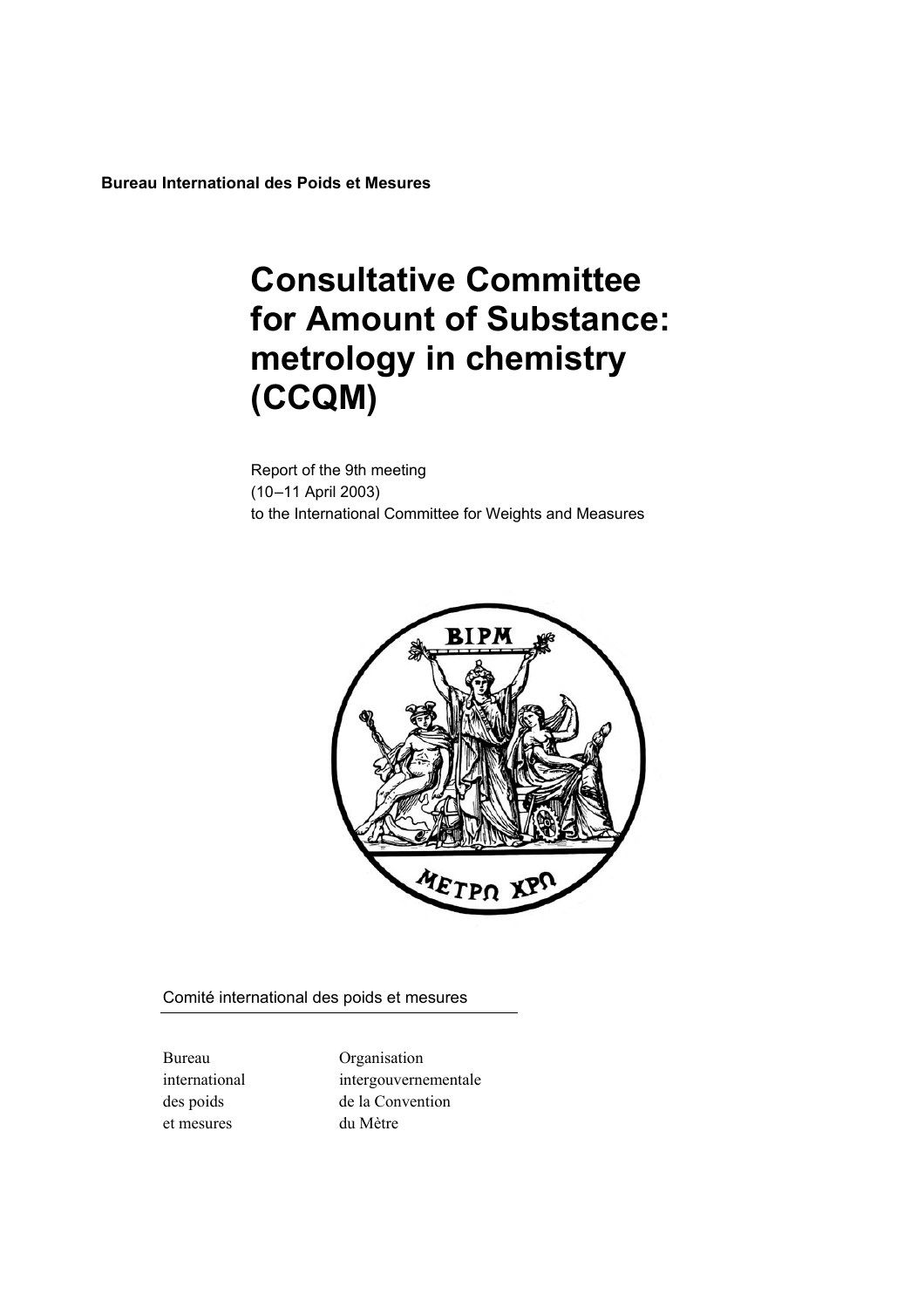# Note:

Following a decision made by the International Committee for Weights and Measures at its 92nd meeting in October 2003, Reports of meetings of Consultative Committees will henceforth be published only on the BIPM website in the form presented here.

Full bilingual printed versions in French and English will no longer appear.

Working documents for the meetings are listed at the end of each Report and those which the Consultative Committee decides are for public use are available also on the website.

> T.J.Quinn, Director BIPM, November 2003.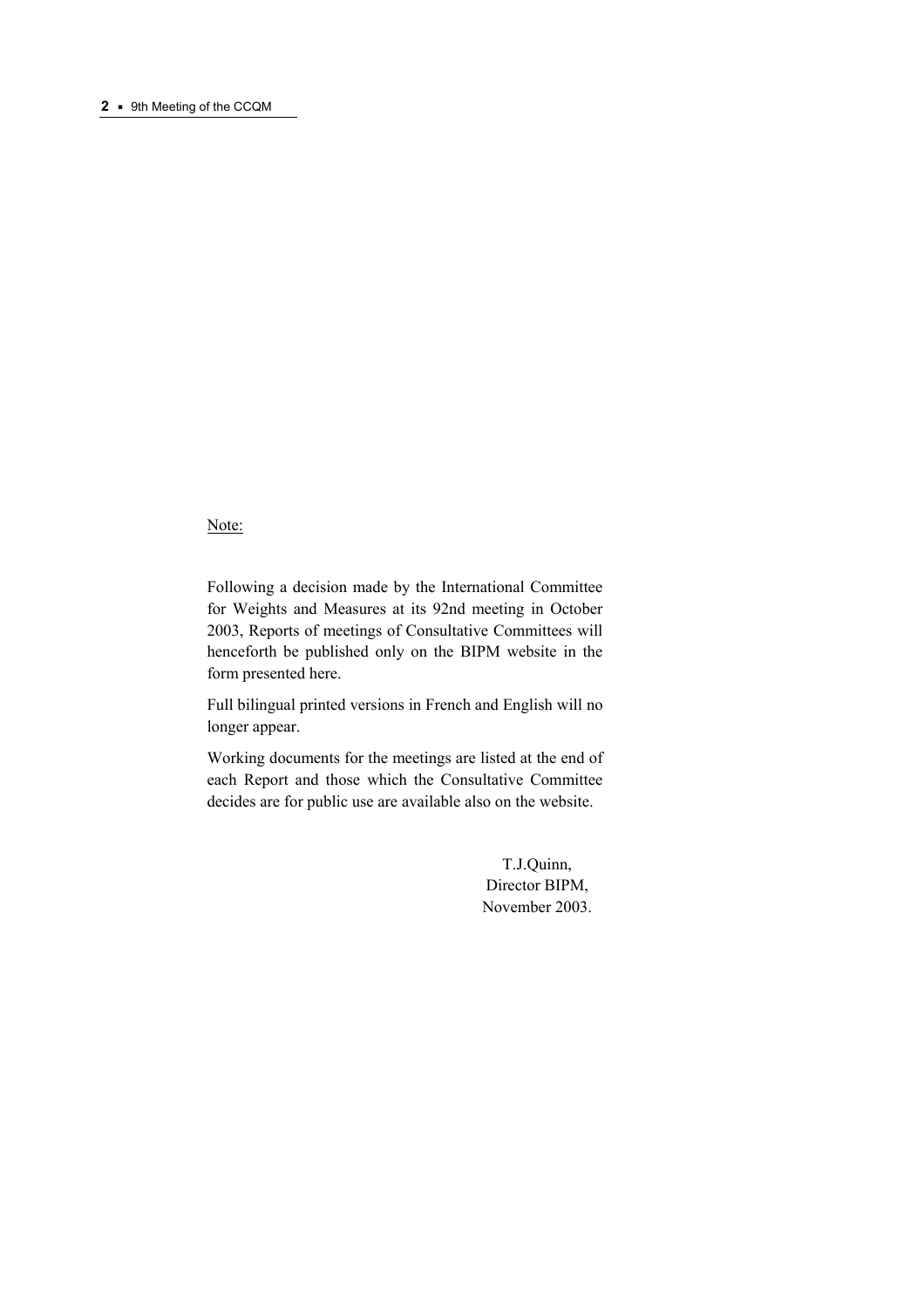# **LIST OF MEMBERS OF THE CONSULTATIVE COMMITTEE FOR AMOUNT OF SUBSTANCE: metrology in chemistry** as of 10 April 2003

#### **President**

Dr R. Kaarls, member of the International Committee for Weights and Measures.

#### **Executive Secretary**

Dr R. Wielgosz, International Bureau of Weights and Measures [BIPM], Sèvres.

#### **Members**

Bundesanstalt für Materialforschung und -prüfung [BAM]/Federal Institute for Materials Research and Testing, Berlin.

Bureau National de MÈtrologie, Laboratoire National d'Essais [BNM-LNE], Paris.

D.I. Mendeleyev Institute for Metrology, Gosstandart of Russia [VNIIM], St Petersburg.

Danish Institute of Fundamental Metrology [DFM], Lyngby.

Institute for Reference Materials and Measurements [IRMM].

International Atomic Energy Agency [IAEA].

International Federation of Clinical Chemistry and Laboratory Medicine [IFCC].

International Organization for Standardization, Committee on Reference Materials [ISO-REMCO].

International Union of Pure and Applied Chemistry [IUPAC].

Korea Research Institute of Standards and Science [KRISS], Daejeon.

National Institute of Metrology [NIM]/National Research Centre for Certified Reference Materials [NRCCRM], Beijing.

National Institute of Standards and Technology [NIST], Gaithersburg.

National Measurement Laboratory CSIRO [NML CSIRO], Lindfield/ National Analytical Reference Laboratory - Australian Government Analytical Laboratories [NARL-AGAL], Pymble.

National Metrology Institute of Japan, National Institute of Advanced Industrial Science and Technology [NMIJ/AIST], Tsukuba.

National Physical Laboratory [NPL]/Laboratory of the Government Chemist [LGC], Teddington.

National Research Council of Canada [NRC], Ottawa.

NMi Van Swinden Laboratorium, Nederlands Meetinstituut [NMi VSL], Delft.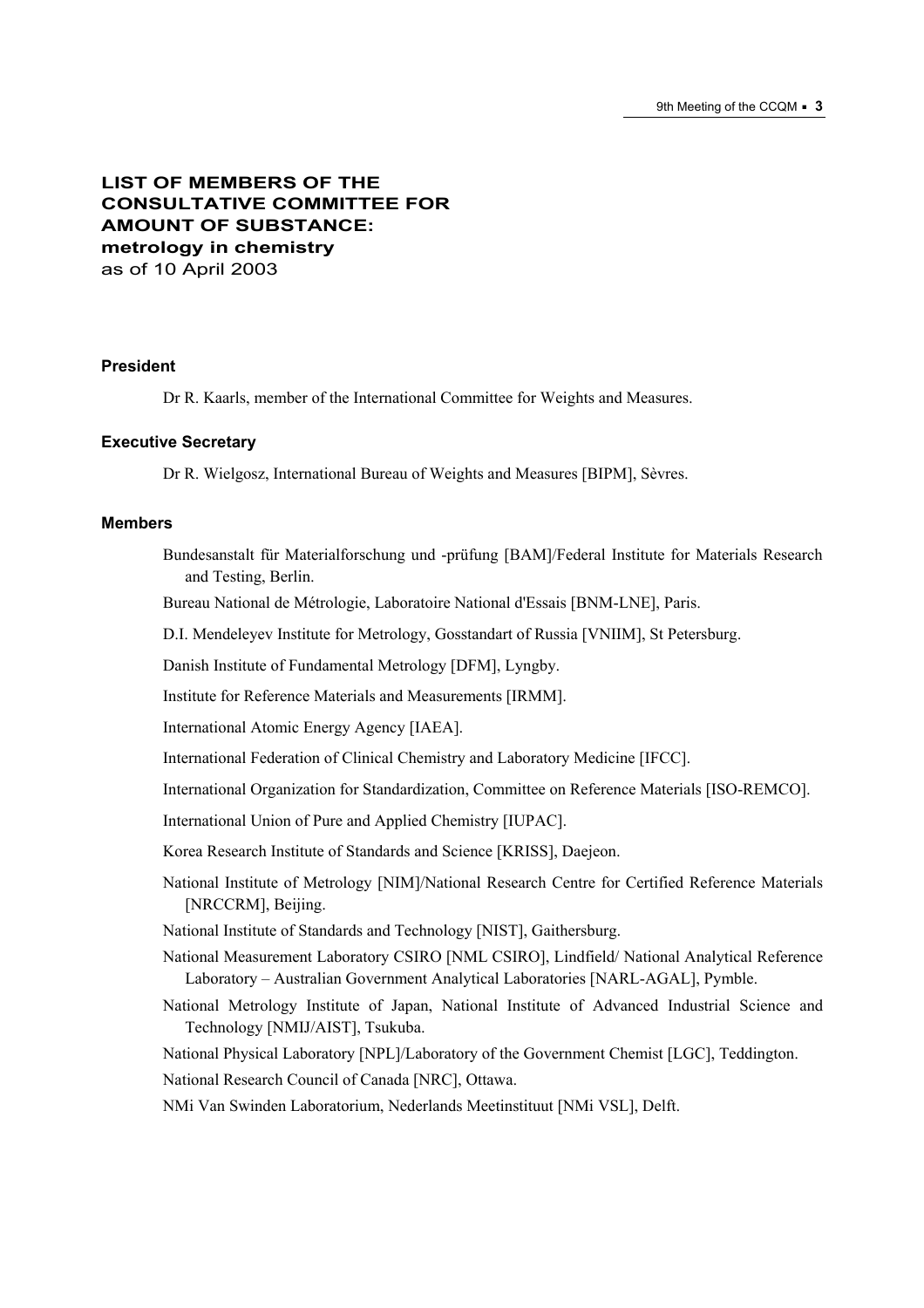- Physikalisch-Technische Bundesanstalt [PTB]/Bundesanstalt für Material-forschung und -prüfung [BAM], Braunschweig and Berlin.
- Slovak Institute of Metrology/Slovenský Metrologický Ústav [SMU], Bratislava.
- State Laboratory [SL], Dublin.
- Swedish National Testing and Research Institute [SP], Borås.
- Swiss Federal Office of Metrology and Accreditation [METAS], Wabern/Swiss Federal Laboratories for Materials Testing and Research [EMPA], St Gall.
- The Director of the International Bureau of Weights and Measures [BIPM], Sèvres.

## **Observers**

Central Office of Measures/Glόwny Urzad Miar [GUM], Warsaw.

Centro Español de Metrología [CEM], Madrid.

Centro Nacional de Metrología [CENAM], Mexico.

CSIR - National Measurement Laboratory [CSIR-NML], Pretoria.

Istituto di Metrologia G. Colonnetti, Consiglio Nazionale delle Ricerche [IMGC-CNR], Turin.

National Metrology Institute of Turkey/Ulusal Metroloji Enstitüsü [UME], Gebze-Kocaeli.

National Office of Measures/Országos Mérésügyi Hivatal [OMH], Budapest.

National Physical Laboratory of India [NPLI], New Delhi.

Standards, Productivity and Innovation Board [SPRING], Singapore.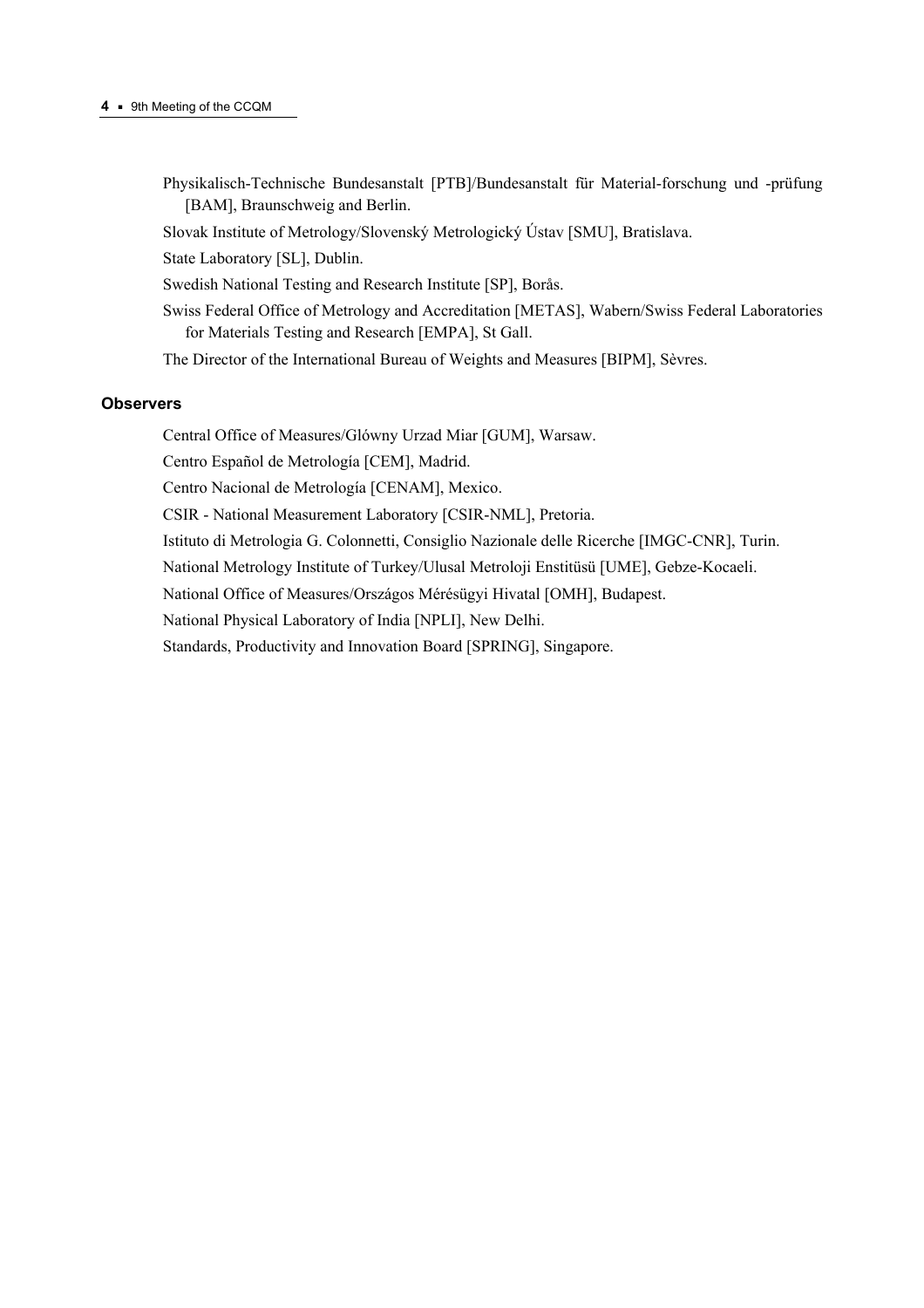# **1 OPENING OF THE MEETING; APPOINTMENT OF THE RAPPORTEUR; APPROVAL OF THE AGENDA**

The Consultative Committee for Amount of Substance: metrology in chemistry (CCQM) held its 9th meeting at the International Bureau of Weights of Measures (BIPM), at Sèvres on 10-11 April 2003.

The following were present: L. Besley (NML CSIRO), P. Charlet (BNM-LNE), K. Chiba (NMIJ/AIST), P. De BiËvre (IRMM/ISO-REMCO), E.W.B. de Leer (NMi VSL), R. Dybkaer (IFCC), H. Emons (IRMM), H. Ent (NMi VSL), A. Fajgelj (IAEA), G.L. Gilliland (NIST), B. Güttler (PTB), H.-P. Haerri (METAS), Qiao HAN (NRCCRM), W. Hässelbarth (BAM), R. Hearn (LGC), H.D. Jensen (DFM), R. Kaarls (President of the CCQM), Y. Kustikov (VNIIM), L. Mackay (NARL-AGAL), B. Magnusson (SP), M. Máriássy (SMU), A. Marschal (BNM-LNE), R. Matschat (BAM), W.E. May (NIST), J. McLaren (NRC), M.J.T. Milton (NPL), K. Okamoto (NMIJ/AIST), H. Parkes (LGC), T.J. Quinn (Director of the BIPM), W. Richter (PTB), M. Sargent (LGC), M. Seah (NPL), Hun-Young So (KRISS), R. Sturgeon (NRC), P. Taylor (IRMM/IUPAC), J. Thijssen (University Medical Centre Utrecht), M.C. Walsh (SL), M. Weber (EMPA), P. Woods (NPL), Yadong YU (NRCCRM).

Observers: I. Akdag (UME), M. del Rocio Arvizu-Torres (CENAM), E. Deák (OMH), M. Gallorini (IMGC-CNR), W. Kozlowski (GUM), K. Lal (NPLI), M.T. López Esteban (CEM), W. Louw (CSIR-NML), Y. Mitani (CENAM), M. PÈrez-Urquiza (CENAM).

Invited: V. de Souza (INMETRO), M.A. Getrouw (INMETRO), A. Padilla (WHO), V.M.L. Ponçano (IPT), A. Squirrell (NATA).

Also present: P. Giacomo (Director Emeritus of the BIPM); M. Esler, S. Maniguet, J. Viallon, R. Wielgosz (BIPM).

Excused: T. Catterick (LGC), S. Hart (NARL-AGAL), H.G. Semerjian (NIST).

Absent: NIM.

The President, Dr Kaarls, welcomed participants to the 9th meeting of the CCQM, noting that this was the tenth anniversary of its creation. The Director welcomed the CCQM to the BIPM.

The agenda was approved with a slight re-ordering of the items. The President thanked Dr Milton for preparing the report of the eighth meeting. He proposed Dr Milton as rapporteur for the meeting, to be assisted by Dr Wielgosz. The proposition was accepted.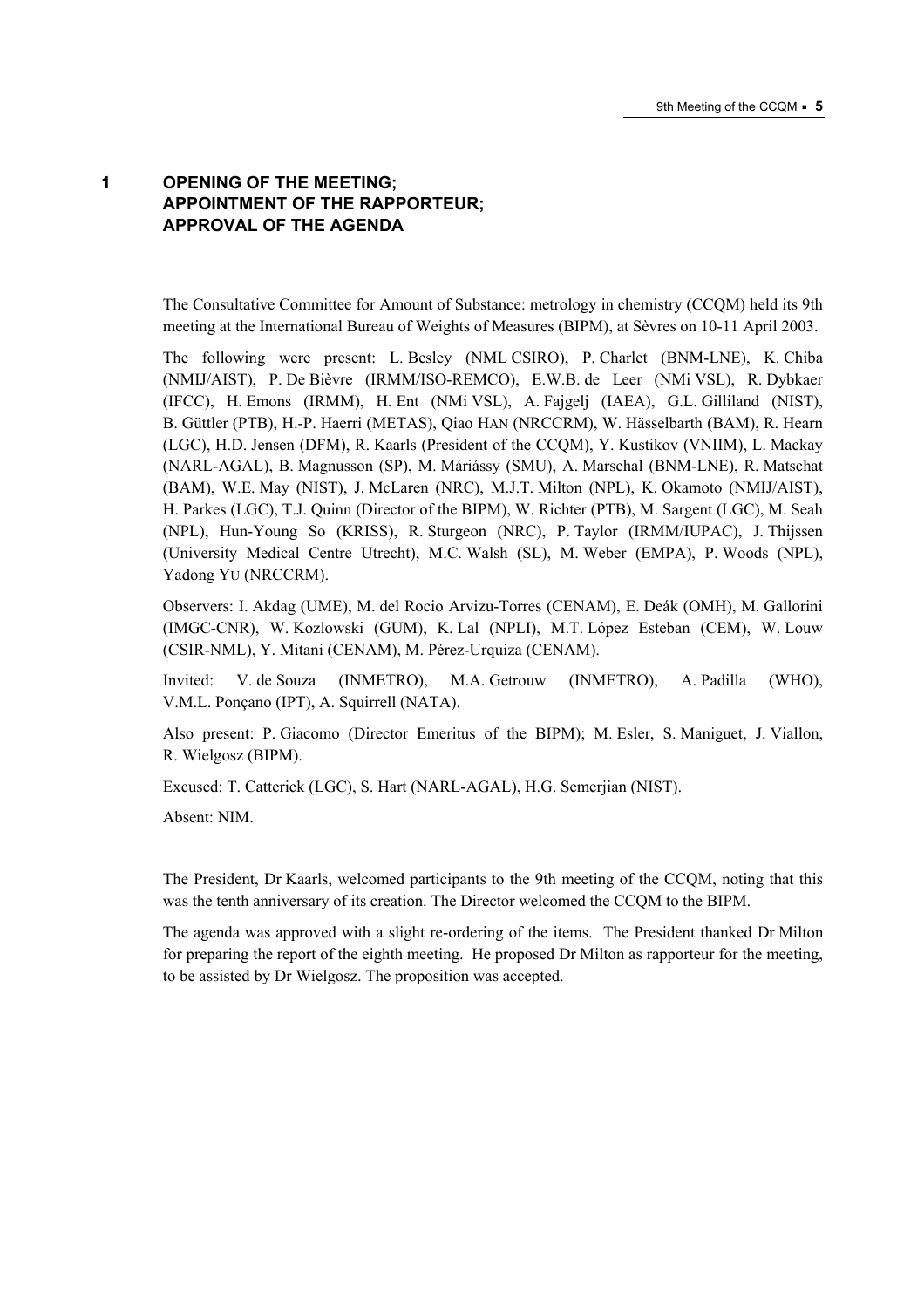# **2 REPORT OF THE EIGHTH MEETING**

The report of the eighth meeting was approved. It was noted that the second paragraph on page 68 should have referred to work being carried out on APMP.QM-K3 (vehicle emissions) and not APMP.QM-K4 (ethanol in air); and that the description of CCQM-P40 on page 65 should have referred to the measurement of organic contaminants in mussel tissue and not muscle tissue.

## **3 REPORTS OF WORKING GROUPS**

#### **3.1 Surface analysis**

Dr Seah provided the detailed background to his written report (CCQM/03-08) on the progress of pilot study CCQM-P38 (silicon dioxide on silicon). The NPL was acting as the pilot laboratory. There were participants from twelve countries including twenty-six laboratories, and nine different measurement techniques had been used.

He said that the results of the study had led to a reassessment of the performance of the different techniques. It had emerged that XPS could be the pre-eminent method when proper procedures are applied (which required data traceable to other methods), and that TEM had not performed as well as had been expected. Ellipsometry had been used to map the relative thickness of all of the wafers, and highly homogenous regions selected to form the samples. Previous inter-laboratory studies had not used this procedure. Substrates with (100) and (111) orientation effectively behaved the same for all of the methods. The samples distributed for the pilot study had nominal thicknesses of  $SiO<sub>2</sub>$  on the Si substrates in the range 2 nm to 8 nm. All samples had a contamination layer of approximately 1 nm consisting of carbonaceous material and water. The results submitted by laboratories were assessed against NPL data, resulting in a least squares fitted straight line, where the gradient is a relative scaling factor and the intercept is the zero-thickness offset.

The XPS results from those laboratories using an NPL supplied reference geometry and reference input values for material constants gave results that deviated least from the NPL data. XPS results for the analysts' original choices showed a spread which was five times greater for the relative scaling factor and four times greater for the zero-thickness offset. Results for ellipsometry showed a very low spread in value for the scaling constant but zero offset values approaching 1 nm due to the contamination layer. A result from the SIMS performed poorly because of its intrinsic non-linearity. Results from TEM have limited accuracy because of the non-analytical contrast of the images at the interface. The RBS, NRA, GIXRR and MEIS all showed offsets of approximately 0.5 nm arising from the oxygen in the contamination layer which they do not distinguish from the oxygen in  $SiO<sub>2</sub>$ . These offsets had not been quantified previously.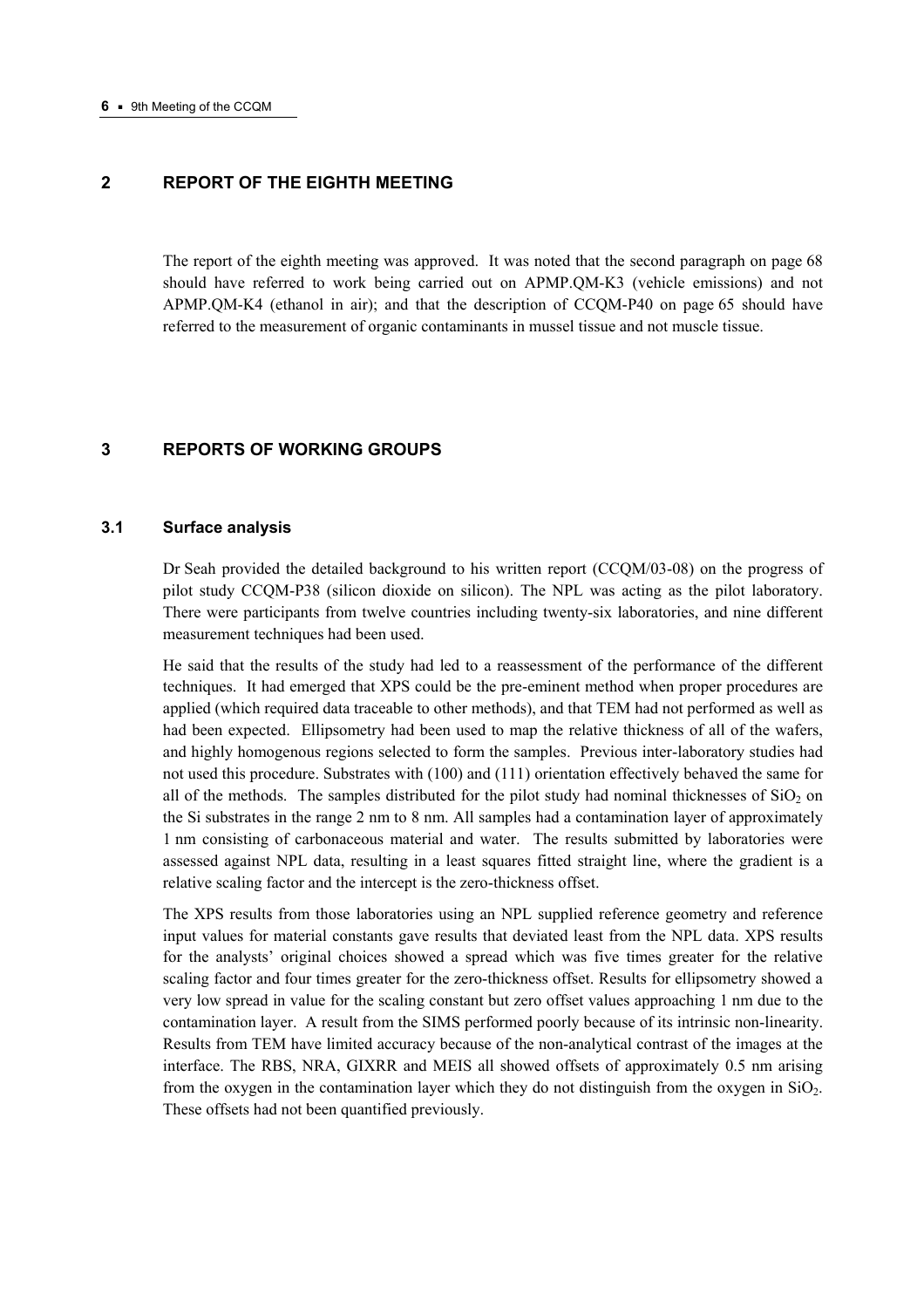Dr Seah explained that it would be possible to proceed to a key comparison based on measurements from fresh samples from different wafers made from the batches of material prepared for the pilot study. Ten laboratories had indicated their interest in participation. The meeting agreed that the work should proceed to a key comparison (CCQM-K32).

The President thanked Dr Seah for his presentation which was in a very special area of chemical analysis, of great interest to industry. Dr Marschal observed that this study was not a classical comparison of national standards, but an approach that harmonized measurements globally. Dr Seah agreed and said that distributing reference materials had not proven to be a useful approach for harmonizing measurements for these very thin surface layers.

The Director highlighted the possible importance of this work for the attempts to redetermine the Avogadro constant. Dr Güttler confirmed that the PTB were planning to grow a thermal oxide on their silicon artefacts in the future. Dr Seah noted that oxide growth on the artefacts would be dependant on surface orientation, and that the artefact was multifaceted.

Dr Seah also presented his report on progress with the establishment of a working group (CCQM/03- 17). He said that surface analysis work was placed variously in materials, chemistry, electronics or physics departments in the national metrology institutes (NMIs). The draft terms of reference discussed at the last meeting of the CCQM had been refined by the working group. Proposals for more than a dozen different studies had been discussed and possible pilot laboratories from five countries identified.

The President commented that the work plan was impressive and of growing interest to the NMIs.

Dr May asked whether the proposed key comparison (KC) would be method specific? Dr Seah confirmed that it would measure the thickness of  $SiO<sub>2</sub>$  on Si.

The President agreed that ultimately this KC would underpin NMIs' capabilities to make this type of measurement. He also asked the meeting to approve the recommendation to the CIPM that it ratify the group as a full working group of the CCQM. This was agreed.

#### **3.2 Organic analysis**

Dr May presented his report of progress made by the Working Group on Organic Analysis. The group had met twice in the previous year and had also developed interactions with the Working Group on Inorganic Analysis in the area of TBT analysis, with the Working Group on Gas Analysis on the purity of organics and the Working Group on Bio-Analysis on the characteristics of DNA. A report [CCQM/03-26] was available.

He noted that the reports for three key comparisons, which had been approved for equivalence after circulation to working group chairmen, (CCQM-K11, CCQM-K12 and CCQM-K21) had been submitted for publication and proceeded to report in detail on the results of three other key comparisons:

CCQM-K6-subsequent (cholesterol in serum). This "subsequent" key comparison was organized in order to allow two laboratories that had not participated in CCQM-K6 to develop degrees of equivalence for this measurand. The NIST had participated in both phases of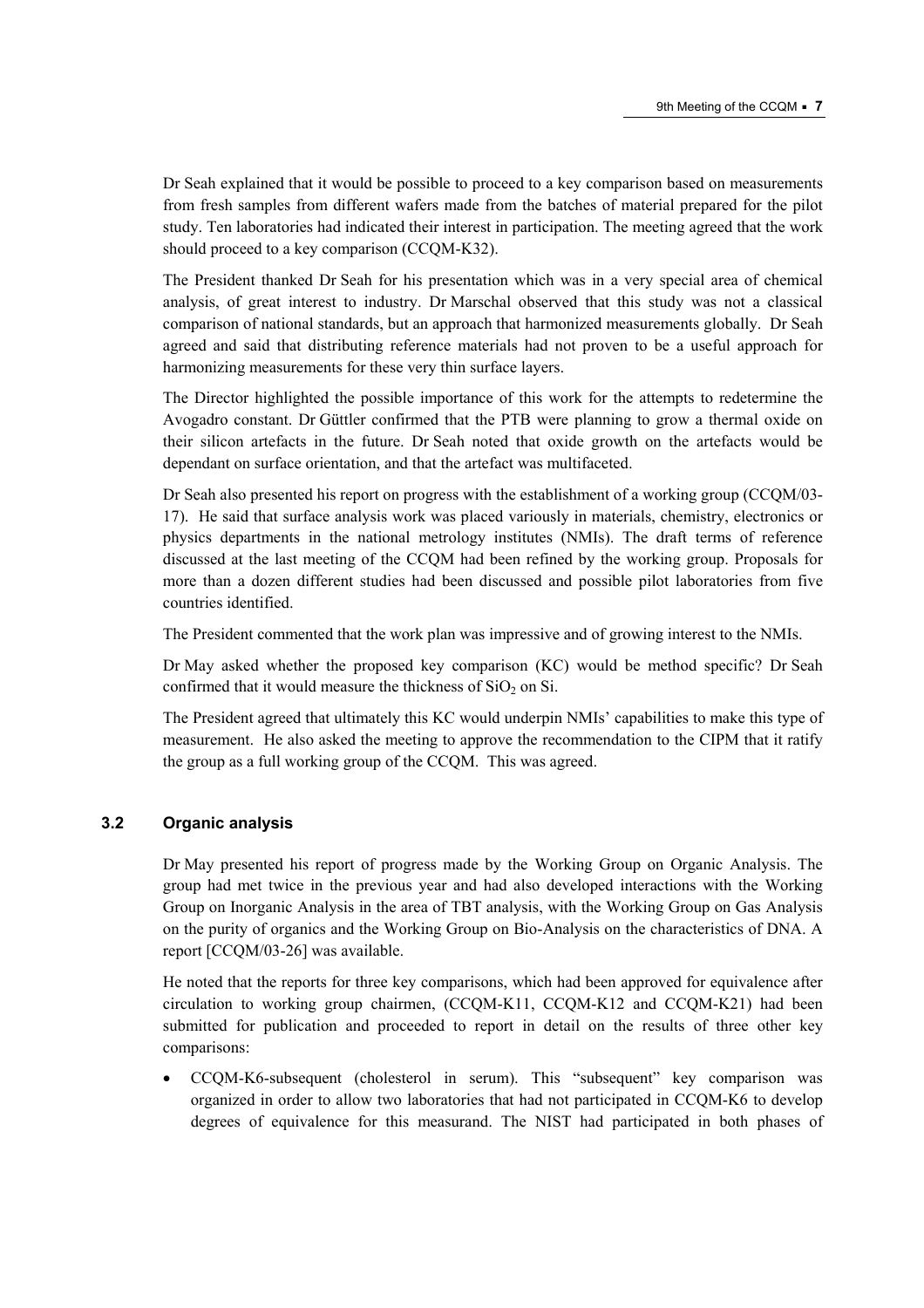CCQM-K6 and acted as the reference result to link the two. The comparison was approved for equivalence by the CCQM.

- CCQM-K25 (PCBs in sediment). Five PCB congeners had been selected as representative of the total number of approximately 150 found in typical environmental samples. The key comparison reference value (KCRV) was based on the results from laboratories carrying out their analysis by GC-MS with a  $^{13}$ C labelled internal standard. Agreement was good within the range of claimed uncertainties of 1.6 % to 5 %. The results of this key comparison would be used to assess laboratories' capabilities to measure PCB congeners in samples of sediment. The report of the comparison was in draft B stage at the time of the meeting.
- CCQM-K27.a (ethanol in aqueous matrices). This key comparison used two spiked samples that were representative of typical forensic samples. The working group proposed to use the gravimetric value as the KCRV for these samples, whereas the standard uncertainty of the KCRV would be taken as the standard deviation of the mean of the results. A discussion of this proposal ensued during which the appropriateness of dealing with the determination of the KCRV and its uncertainty in this way was questioned. CCQM-K27.b used a commercial red wine as the material, representative of ethanol in aqueous solution at a level present in a traded commodity. The working group proposed to use a weighted mean of the results as the value of the KCRV for measurements on this material. No major differences were observed in the results from each laboratory between the two types of sample. The reports of both comparisons were in draft B stage at the time of the meeting. A subsequent comparison for CCQM-K27.a is planned, with the NIST as the pilot laboratory, and will be run in parallel to a SIM pilot study.

Dr May displayed the results of these key comparisons using a new type of graph developed by the group to represent the possible distribution of uncertainties of the KCRV. He also described the results of CCQM-P20.b (ortho-xylene purity) which showed good comparability for the purity of a small sample of approximately 98 % purity expressed as a mass fraction. Eleven out of the twelve participants had used GC-FID-based methods, and several laboratories had also used more complex methods (including DSC and NMR).

The group had reviewed a wide range of possible comparison studies and Dr May sought the meeting's approval for the following comparisons and studies:

- CCQM-K37 (volatile organic compounds in organic solvents), to be piloted by the KRISS or NIST;
- CCQM-P20.c (purity of atrazine), piloted by the NARL;
- CCQM-P20.d (purity of chlorpyrifos), piloted by the NARL;
- CCQM-P31 (organic solutions), piloted by the NIST to include:
	- $CCQM-P31.a five target PAHs amongst thirty others in tolerance solution,$
	- $CCQM-P31.b$  five target PCBs amongst twelve others in i-octane solution,
	- CCQM-P31.c  $-$  four target chlorinated–pesticides amongst ten others in i-octane solution.

The CCQM approved these comparisons and studies.

Additionally, the group was making good progress with an exercise agreed at previous meetings of the CCQM, CCQM-P40 (organic contamination in mussel tissue). He also described how the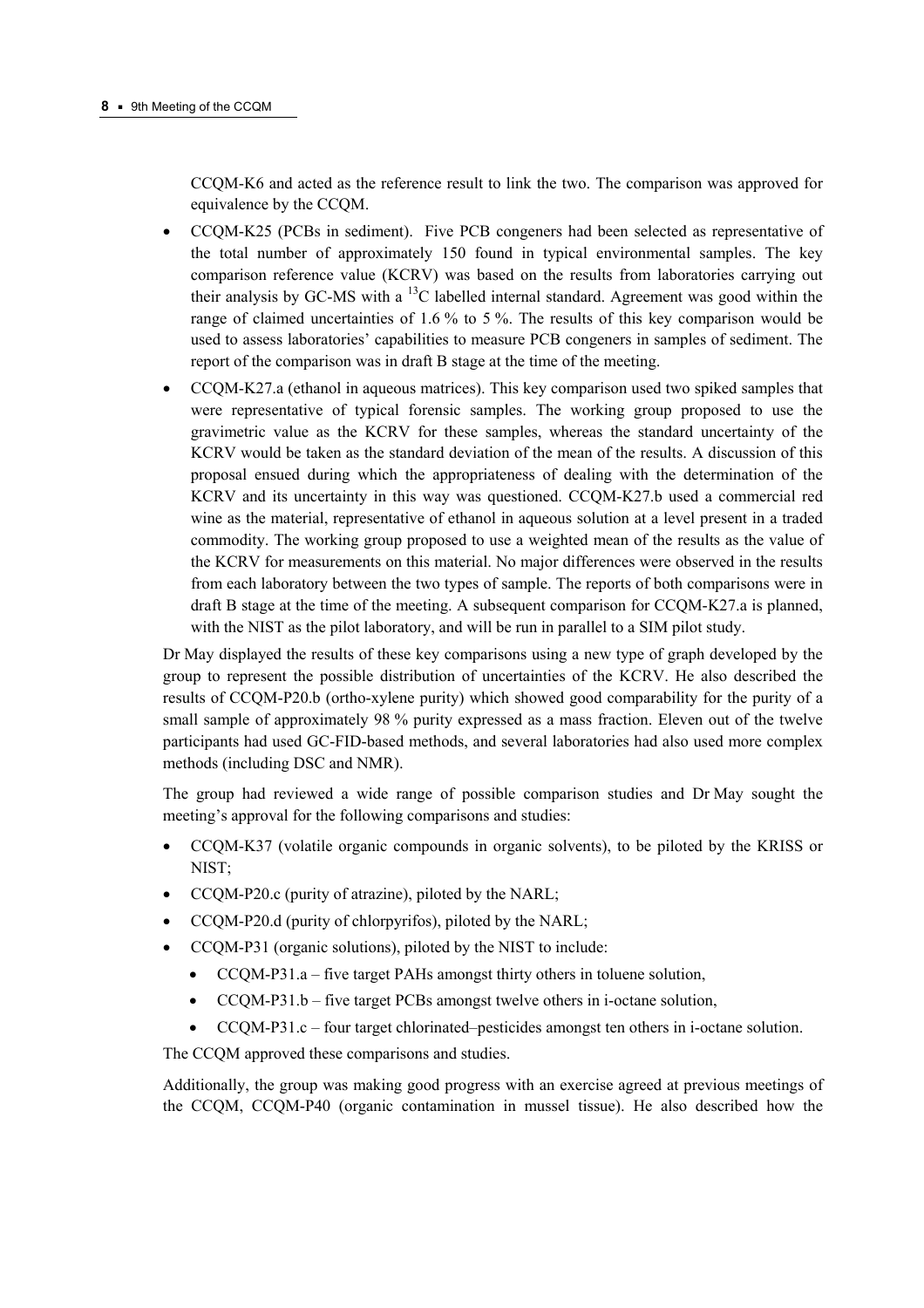Working Group on Organic Analysis could support Working Group 1 of the Joint Committee on Traceability in Laboratory Medicine (JCTLM) in their work of evaluating the comparability of available reference materials nominated as reference materials of higher order for clinical measurements.

The President thanked Dr May for his very comprehensive presentation. In answer to some discussion, the Director confirmed that the practice of calculating the KCRV and unilateral, but not bilateral, degrees of equivalence for a key comparison was acceptable and permitted by the CIPM Mutual Recognition Arrangement (MRA).

## **3.3 Inorganic analysis**

Dr Sargent presented his report of the work of the Working Group on Inorganic Analysis which had met twice since the last CCQM.

He presented the results of three key comparisons, which the CCQM approved for equivalence:

- CCQM-K13-subsequent (Cd and Pb in sediment). This comparison was held subsequently to the first round of CCQM-K13 in order to develop degrees of equivalence for the CENAM (for Cd) and the PTB (for Pb). In both cases, results from the NIST were used to provide a link to the first round. The exercise was based on a sample from Chesapeake Bay which would be certified as NIST SRM 2702.
- CCQM-K14 (Ca in serum, at a clinically-relevant level). The pilot laboratory was the IRMM which had used the same samples as for the global IMEP-17 exercise.
- CCQM-K31 (As in shellfish). The comparison was based on a natural matrix sample which was blended from samples used in CCQM-P11. The NIST had acted as pilot laboratory.

He proposed three new key comparisons, which were agreed by the CCQM:

- CCQM-K33 (Cr, Mo, Mn and Ni in steel). This would follow on from CCQM-P25 which had included ten NMIs as well as fourteen industrial laboratories. There had been no significant difference between the results from the NMIs and the industrial laboratories. The BAM, the NMIJ and the NIST would act as pilot laboratories.
- CCQM-K34 (assay of KHP) which would follow on from CCQM-P36. The pilot laboratory would be the SMU.
- CCQM-K35 (sulphur in fuel) that would follow on from CCQM-P26, which had yielded inconclusive results. This key comparison was required as the basis for the review of proposed calibration and measurement capabilities (CMCs) in this area. It would be organized in parallel with a pilot study (CCQM-P26.1) using the same samples. The NIST was planning to act as the pilot laboratory.

Dr Sargent reported that three key comparisons were in progress (CCQM-K28 (TBT in sediment), CCQM-K29 (anions in solution) and CCQM-K30 (Pb in wine)). The working group had reviewed the results from five pilot studies:

- CCQM-P13 (metals in food digest),
- CCQM-P19.1 (purity of HCl),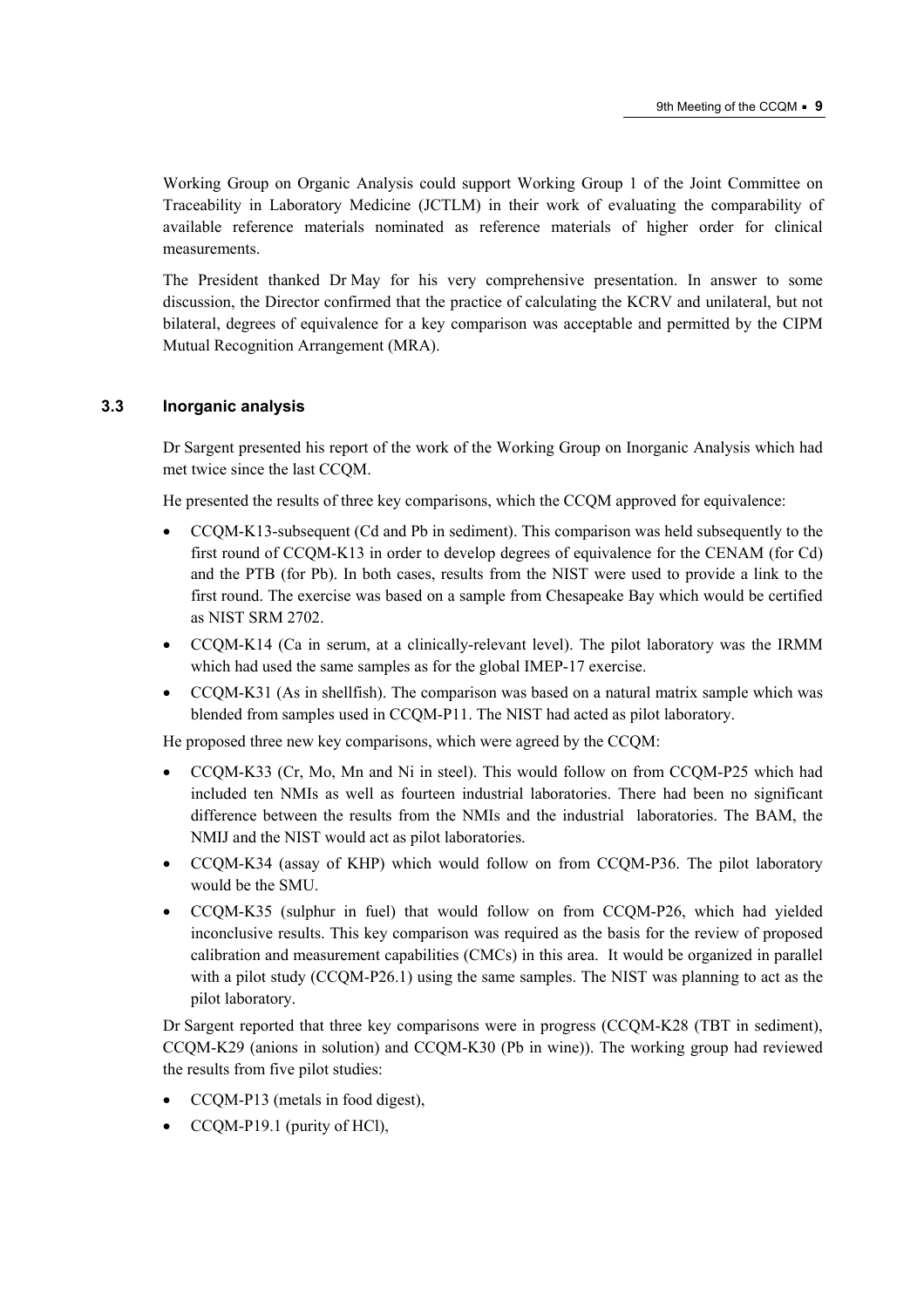- CCQM-P34 (constituents in Al alloy),
- CCQM-P25 (minor elements in steel),
- CCQM-P36 (assay of potassium hydrogen phthalate, KHP).

Three other pilot studies were in progress:

- CCQM-P12.1 (elements in wine (Cu, Cd, Zn)),
- CCQM-P39 (Hg, Pb, organo-Hg in tuna fish),
- CCQM-P43 (DBT in sediment).

Four pilot studies were in preparation:

- CCOM-P26.1 (sulphur in fuel),
- CCQM-P33 (boron in Si),
- CCOM-P46 (preparation of inorganic solutions).
- CCQM-P48 (U isotopic signature in salty matrix).

The working group had also discussed a range of issues, in particular the assignment of a KCRV and its uncertainty. They had also supported the process of reviewing CMCs [CCQM/03-10] where difficulties had arisen and had worked with the JCTLM in its work on clinical chemistry.

Dr Sargent thanked all of the participants for their contribution to the working group and the ten laboratories that had carried out pilot laboratory activities during the year.

The President thanked Dr Sargent for his report.

## **3.4 Gas analysis**

Dr de Leer presented his report on the work of the Working Group on Gas Analysis which had met twice since the last CCQM. The group involved twenty-four laboratories from twenty countries. He described progress with a number of key comparisons:

- CCQM-K15 (CF<sub>4</sub> and SF<sub>6</sub> at emission levels) was being piloted by the KRISS. This key comparison would involve four participants and two other laboratories would participate on the basis of a pilot study numbered CCQM-P51. The samples would be distributed in June 2003.
- CCQM-K16.a (natural gas type IV) and CCQM-K16.b (natural gas type V) had been completed and the draft B report approved by the working group. It had shown good comparability with most results lying within 1 % of the KCRV. There had also been one participant making use of a calorimeter to measure the calorific value of the gas directly. Two laboratories had participated with the same samples on the basis of a pilot study (subsequently numbered CCQM-P49.a and CCQM-P49.b).
- CCQM-K22 (eight hazardous air pollutants  $-$  chlorinated VOCs). This key comparison was being piloted by the NMIJ with the CERI. There would be six participants and one laboratory would submit results informally on the basis of a pilot study. After a feasibility study, it had been decided to omit acrylonitrile from the standards to be used for the key comparison.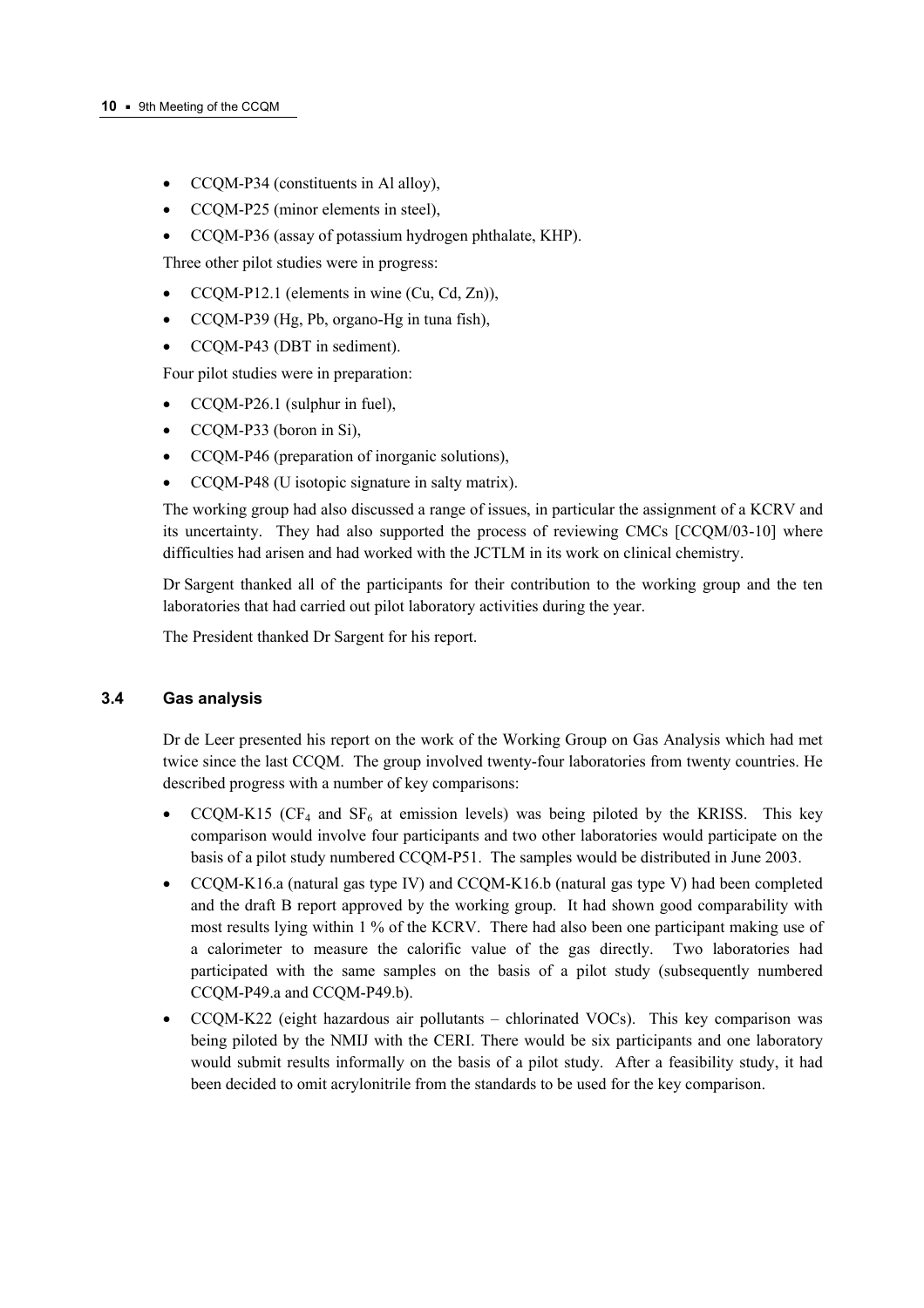• CCQM-K26.a and CCQM-K26.b (NO and SO<sub>2</sub> at ambient levels). This key comparison would make use of stable gas standards that do not have a reliable value for their amount fraction based on their gravimetric preparation. The KCRV would be established by labelling them with highaccuracy dynamic methods. It was proposed to carry out a pilot study (CCQM-P50.a and CCQM-P50.b) in parallel based on the same standards.

Dr de Leer also gave an outline of progress with a number of pilot studies:

- CCQM-P23 (study of gravimetry based on CO in  $N_2$ ). This pilot study was undertaken in order to investigate the uncertainty of the gravimetric values associated with gas standards which have an uncertainty an order of magnitude smaller than is achievable by analysis. The analysis carried out by the pilot laboratory had been biased in certain cases because of the sensitivity of the NDIR analyser they had used to the  ${}^{13}C/{}^{12}C$  ratio of four of the samples in the study. However, the study demonstrated that commercially available carbon monoxide could be isotopically depleted. He concluded that a more thorough testing of the protocol might have foreseen these difficulties.
- CCQM-P24 (dynamic mixing methods). The pilot study proposed by the BNM-LNE would now take the form of a bilateral comparison between the BNM-LNE and BAM.
- CCQM-P28 (ozone, ambient level). The BIPM was the pilot laboratory for this comparison, for which the protocol had been completed and for which measurements were to start later in the year.

He summarized that CCQM-P41 (greenhouse gases) was underway, whereas the protocol for CCQM-P42 (hydrogen sulphide) was under development. The protocol for CCQM-P45 (purity analysis of gases) would be developed with input from the outcome of a EUROMET workshop to be organized by the BNM-LNE.

The working group was also planning a range of future activities, including: a pilot study to investigate the accuracy with which gas standards are prepared from liquid samples and key comparisons of noble gases, ammonia and non-methane hydrocarbons. The working group had also started to consider how the operation of key comparisons could be improved. Dr de Leer observed that the working group had sometimes experienced difficulty in making a clear statement of "how far the light shines" from each comparison.

Dr de Leer reviewed gas analysis activities in the regional metrology organizations (RMOs). The APMP had completed APMP.QM-K3 (automotive emission gases) and APMP.QM-K4 (ethanol in air). The final reports were in preparation and mechanisms were being developed to link the results to those of the corresponding CCQM key comparisons. The EUROMET had completed EUROMET.QM-K1.c (NO in  $N_2$ ) and a report was in preparation.

The President thanked Dr de Leer for his report. He agreed with the practice of permitting less experienced laboratories to participate in pilot studies run in parallel with a key comparison. He also confirmed that a clear statement about "how far the light shines" from each comparison was required in each final report. Dr Besley observed that such information could be misunderstood, but Dr May felt that it provided a useful context for the application of the work.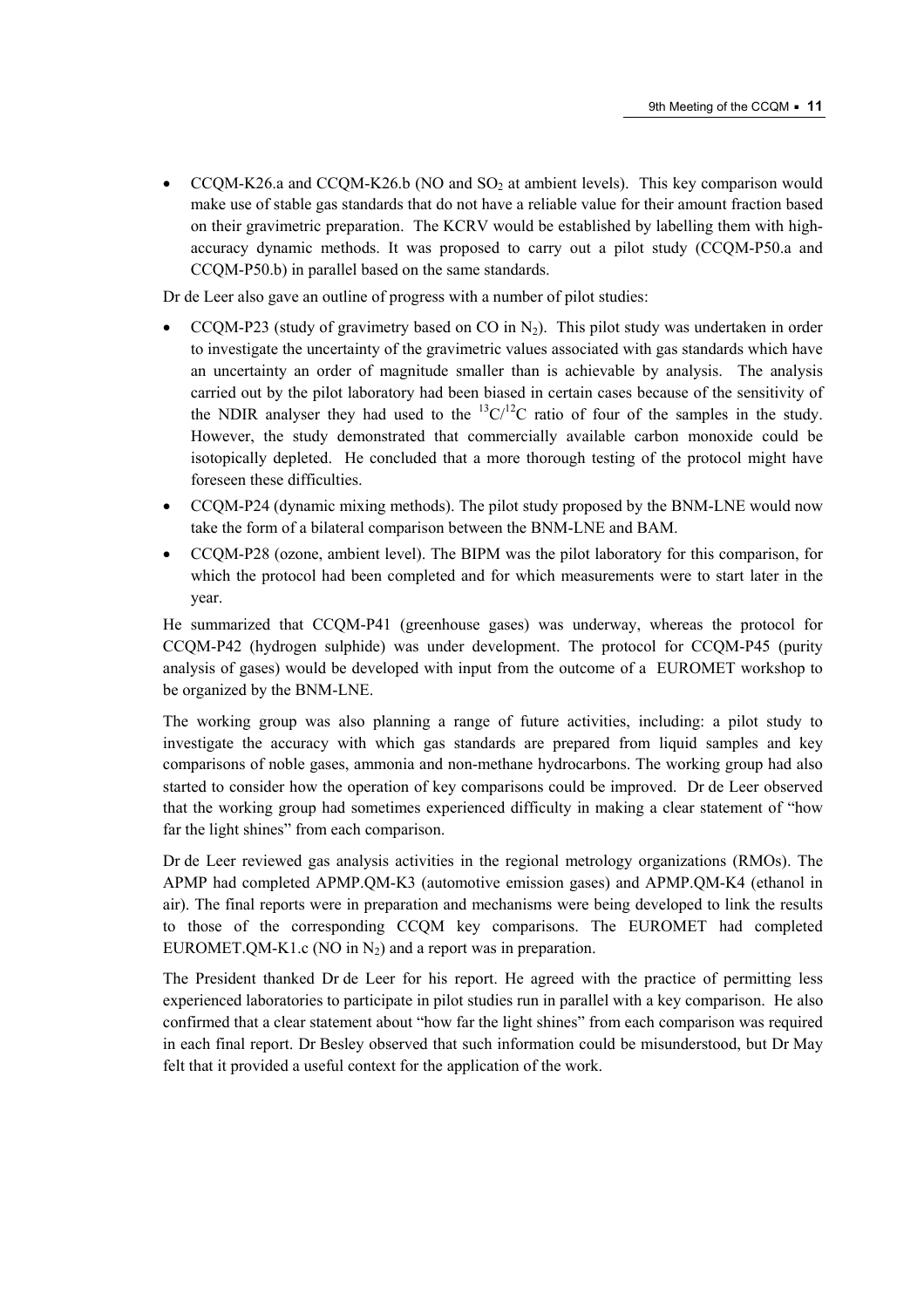A number of participants explained that they had encountered difficulties with import and export of samples. The President said that this was a perennial problem that might be improved through a coordinated initiative by international organizations.

## **3.5 Electrochemical analysis**

Dr Máriássy presented a report of the work of the Working Group on Electrochemical Analysis, which had met twice since the last CCQM and had also held joint meetings with the Working Group on Inorganic Analysis. He presented the final report (CCQM/03-07) of CCQM-K17 (pH of phthalate buffer) and the CCQM approved it for equivalence.

He described the results and progress of agreed studies and comparisons:

- CCQM-P37 (fundamental studies of pH standards) was aimed at identifying the sources of uncertainty giving rise to the dispersion in the results of CCQM-K9 and CCQM-K17. It had yielded useful insight into the operation of Harned cells. Specific problems had been identified, including: the use of incorrect HCl molality, incomplete saturation of the solution with hydrogen, hydrogen electrode poisoning and concentration changes during filling or due to evaporation or condensation of water. He expected an improvement in future comparisons.
- The pilot study CCOM-P19.1 (purity of HCl) had been organized together with the Working Group on Inorganic Analysis. It had shown much better agreement between participants than the original study (CCQM-P19), which had been compromised by some instability of the samples. Results from acidimetric coulometry showed excellent comparability for the low-concentration sample.
- The pilot study CCQM-P47 (electrolytic conductivity) on lower level conductivity standards (~0.005 S/m and 0.05 S/m) was in its preparation stage and samples would be distributed in September 2003.
- Samples would be distributed for CCOM-K18 (pH of carbonate buffer) in September 2003. As there were some additional measurement problems with this system, it was planned to hold a study in parallel (CCQM-P52) for those laboratories not ready to participate in a key comparison.

He proposed two new key comparisons that were approved by the CCQM:

- CCQM-K34 key comparison (held in cooperation with the Working Group on Inorganic Analysis) to follow CCQM-P36 (assay of potassium hydrogen phthalate). This was expected to start at the end of 2003 and would be piloted by the SMU.
- CCQM-K36.a and CCQM-K36.b key comparisons to assess the measurement capabilities at both higher and lower conductivity levels, that would start after the end of CCQM-P47.

Dr Máriássy informed the meeting about the revision of OIML R56 (standard solutions reproducing the conductivity of electrolytes). It had been decided that there would be no change, but that a revision should be discussed again in five years to accommodate developments in metrology. He reported that a problem had been encountered with the European Pharmacopoeia which included incorrect values for the conductivity of standard solutions. The issue had been raised with the European Pharmacopoeia Commission, but a response had not been received.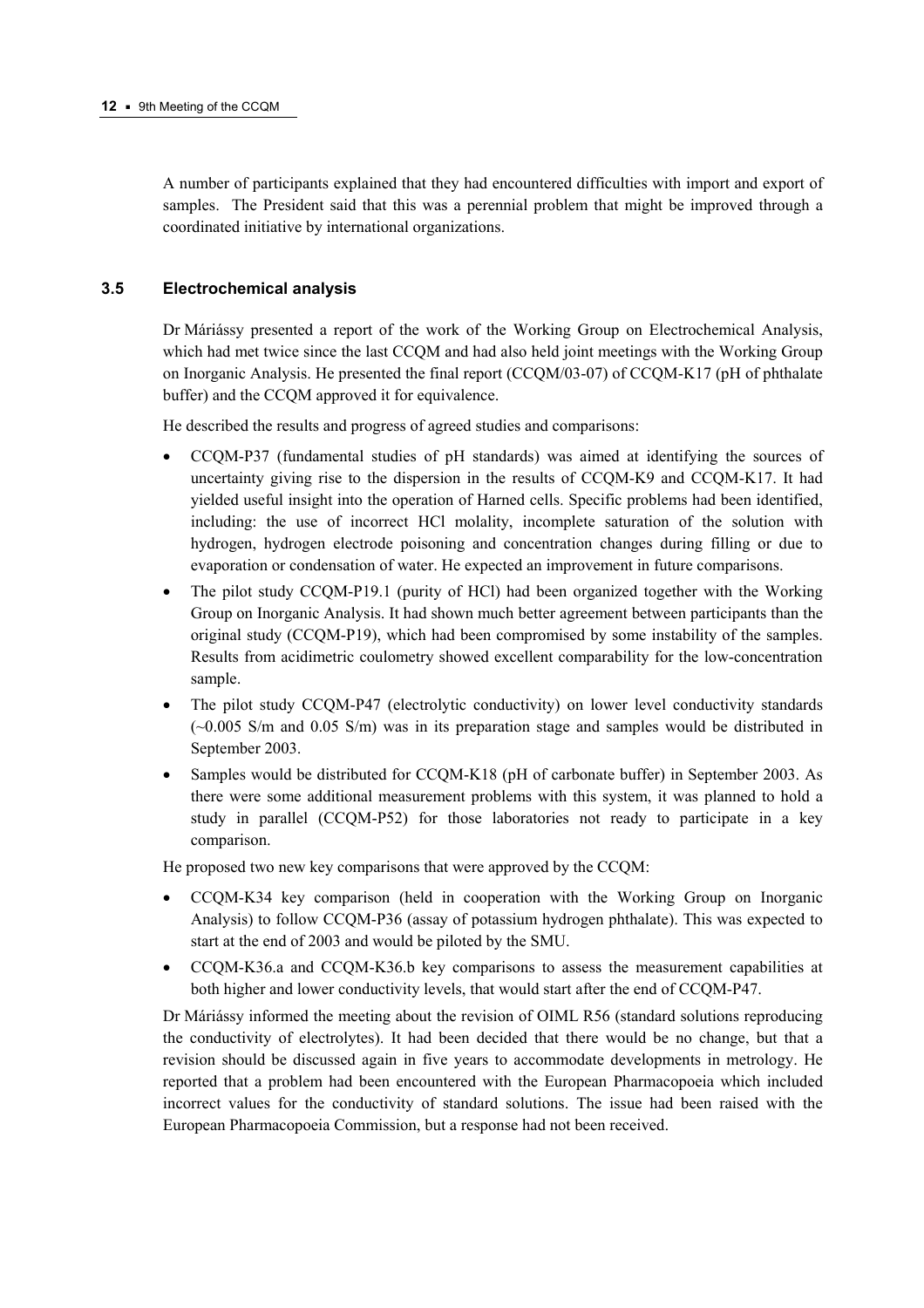He also highlighted an increasing trend with measuring instruments; most models on the market allowed the user to specify the property value of the reference material in use, but some models only used automatic standard recognition. This approach was of concern because it could introduce errors into the calibration step resulting from the inherent batch-to-batch variability of reference materials. The President recommended that the NMIs should enter into contact with the producers of such instrumentation in their own countries.

The President thanked Dr Máriássy for his report.

#### **3.6 Bio-analysis**

Dr Gilliland and Mrs Parkes presented their report of the work of the Working Group on Bioanalysis. The group had held a "Thinkshop" at the IRMM in April 2003 with forty-two participants from twenty-one countries including academics, industrialists and representatives of international organizations. It had also involved the NMIs and nominated expert laboratories. The meeting had considered three themes: genes, proteins and cells. Various measurement issues had arisen, particularly concerning the identification of appropriate measurands and the requirement to achieve comparable measurement results between different measurement technologies. An interesting contribution had been made by the NIBSC that compared the requirements of ISO 17025 with the requirements laid down in guidelines from the World Health Organization (WHO). Finally, the meeting had identified several examples where traceability to the SI could be achieved for biomeasurements.

Dr Gilliland reported on progress with CCQM-P44 which attempted to confirm whether the quantitation of a DNA sequence was independent of the method and equipment used. The study was making use of technology developed by the LGC and the NIST to insert an oligonucleide into plasmid DNA that had been expressed in *E.coli.* Procedures were being developed for use in different commercial assay methods. A blank plasmid had been developed to define a background level for the measurements. The optimum concentration of the reagents required for the reaction had been identified. The proposed protocol would use a six-point standard curve based on ten-fold dilutions. Materials would be distributed by August 2003 and the data would be presented to the working group meeting in November 2003.

The chairmen explained that the group proposed to carry out pilot studies in the following areas:

- CCQM-P53 (DNA profiling by AFLP). This proposal had been developed by the NARL and would involve amplified fragment-length polymorphism (AFLP) which was a widely used method for profiling "unknown" DNA.
- CCQM-P54 (DNA primary quantification). This pilot study would develop an IDMS method for determining the amount of DNA. It would be piloted by the LGC and organized in collaboration with the Working Group on Organic Analysis.
- Fluorescence spectral correction. Fluorescence is one of the most important methods for the detection of biological samples and a key comparison was needed in the area. The NIST, the BAM and the NPL had agreed to develop a proposal for this activity which would be very relevant to the important area of micro-arrays.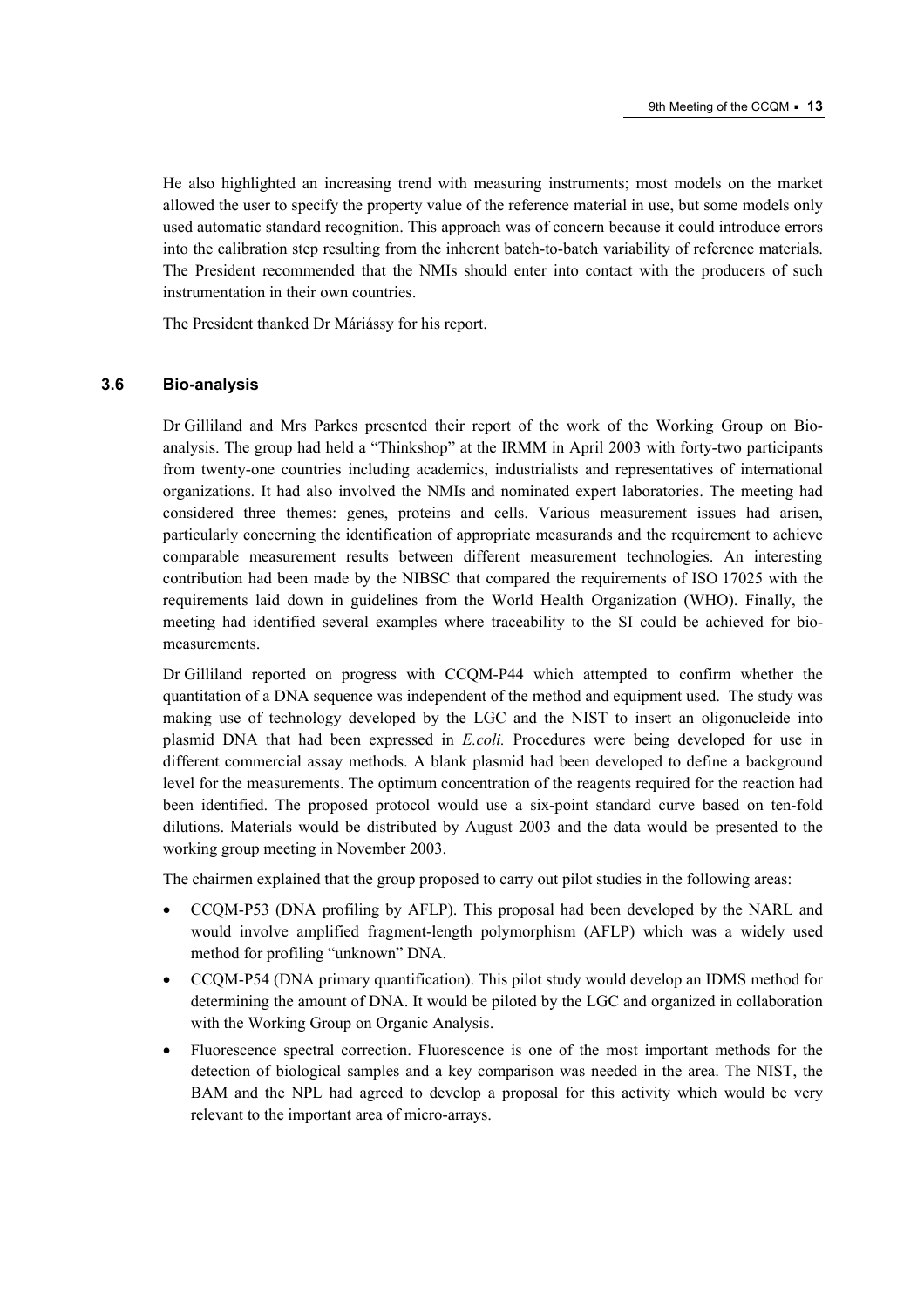- Circular-dichroism spectroscopy of protein solutions. This proposal from the NPL addressed an important method used to determine secondary and tertiary structure to meet regulatory requirements. This activity would also be relevant to the development of protein-activity relationships.
- CCQM-P55 (peptide/protein quantification). This proposed study would involve a protein/peptide admixture for calibration of mass spectrometers and would be developed by the LGC, the NIST and the PTB.

The President thanked the chairmen for their report and said it was important to develop a series of pilot studies in the area of bio-analysis.

Dr May said it was important to clarify the differences between the work of the Working Group on Bio-Analysis and other collaborations between the NMIs. Dr Thijssen said that the IFCC had dedicated working groups in many areas of interest to the Working Group on Bio-analysis and there should be greater collaboration. Dr Padilla reported that the WHO had started discussions in 2000 amongst the international professional societies in order to make progress towards the use of SI units.

Dr Gilliland informed the CCQM that he would step down from his role of co-chair of the working group because of changes in his duties at the NIST. The President thanked him for his strong contribution and expressed his thanks to Dr Vincent Vilker, also from the NIST, who would now be vice-chair of the group.

## **3.7 Key comparisons**

The President informed the CCQM that Dr Hratch Semerjian wished to resign from the chairman of the Working Group on Key Comparisons. He thanked him for his very valuable contribution to the work of the CCQM over a period of many years.

A full list of CCQM key comparisons and pilot studies indicating their status as of April 2003 is included as Table 1 at the end of this report.

# **4 MEMORANDUM OF UNDERSTANDING BETWEEN THE WORLD HEALTH ORGANIZATION AND THE CIPM**

Dr Quinn informed the meeting that the CIPM had recently agreed a Memorandum of Understanding with the World Health Organization (CCQM/03-16). He said that it had a similar format to that agreed previously with the World Meteorological Organization (WMO). Dr Padilla from the WHO said that it was an important agreement that confirmed a commitment from the two organizations to work together. She also looked forward to a greater involvement from the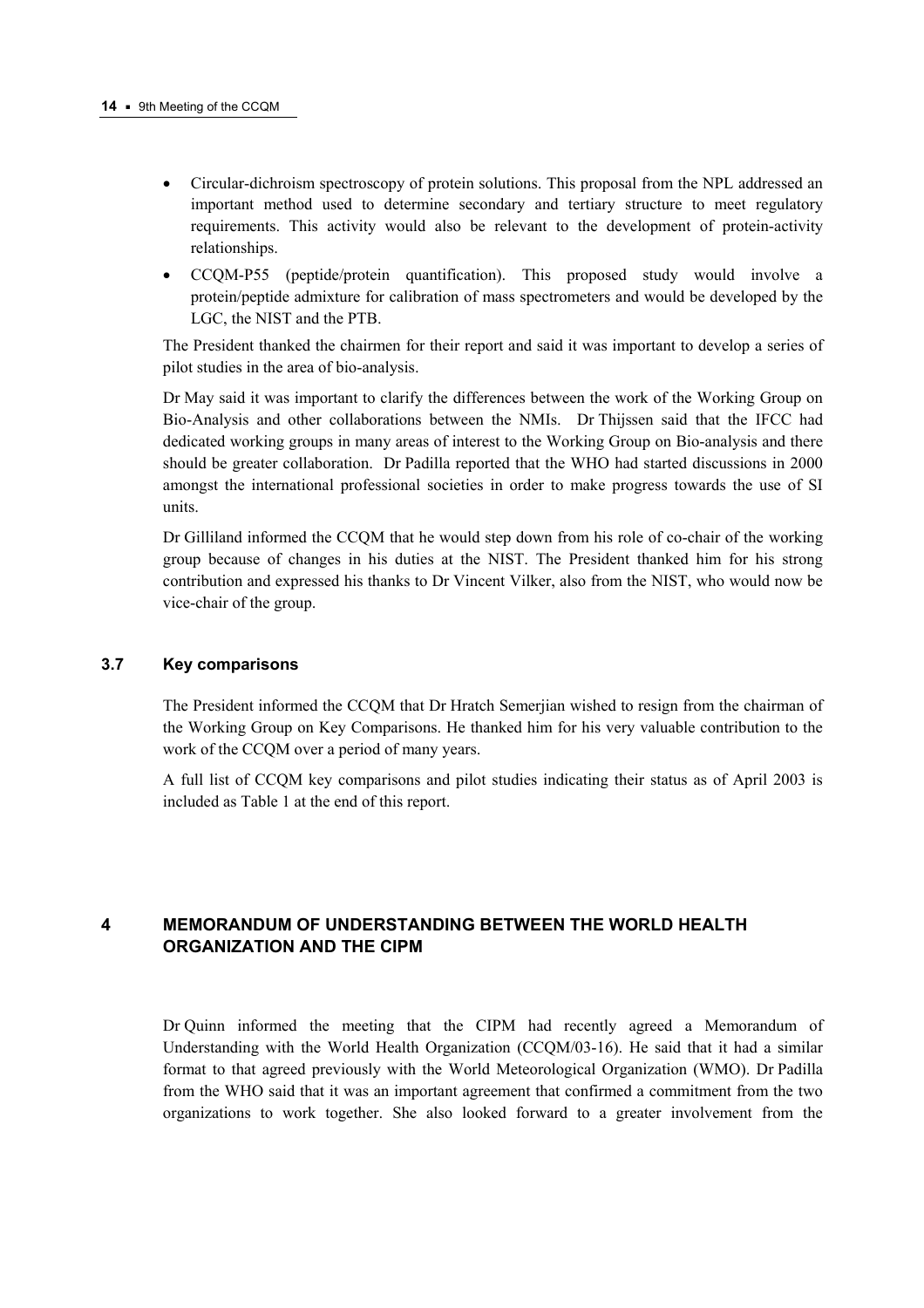developing countries. Dr Quinn said that the CIPM encourages this. There are now ten associates of the General Conference of Weights and Measures (CGPM) and that at least a hundred States and economies are involved through their participation in the RMOs. The BIPM has approached NMIs in a further fifty-three countries about the possibility of their becoming Members States of the Metre Convention or Associates of the CGPM.

# **5 REPORT ON THE ACTIVITIES OF THE JOINT COMMITTEE FOR TRACEABILITY IN LABORATORY MEDICINE, JCTLM**

Dr Thijssen presented a report (CCQM/03-13) on the activities of the JCTLM. He said that closer collaboration between the fields of metrology and laboratory medicine would follow on from the establishment of the JCTLM. It was hoped that the committee could be established on a more formal basis, but this had proved to be difficult and discussions were continuing. He said the IFCC would do their utmost to make the collaboration successful. He went on to explain that a major challenge in clinical chemistry was the question of how to define the measurand. For example: activity, function and structure were all important properties.

Two working groups had been established. Working Group 1 covered "Reference Materials and Methods" and Working Group 2 covered "Reference Laboratories".

The European Unionís IVD Directive had been an important trigger for the formation of the JCTLM and for ISO 17511, which describes a system for establishing traceable measurement results for clinical measurements. The mission for the JCTLM was "to support the worldwide comparability, reliability and equivalence of measurement results in laboratory medicine..." [CCQM/03-14].

Dr May described the work of Working Group 1 [CCQM/03-20]. He reported that the IVD Directive requires traceability to "reference materials or reference measurement procedures of a higher order". WG 1 would identify and recommend a list of reference materials that meet these requirements as defined in several ISO standards. Eight priority areas had been initially identified: electrolytes, enzymes, metabolites, proteins, nucleic acids, drugs, hormones and coagulation factors. A review team had been established for each area, and each of these teams had good global representation.

Drawing on experience from developing the KCDB, a procedure had been developed starting with organizations nominating their own, or others, reference materials and reference measurement procedures that might meet the requirements of being of "higher order". The nominations had included 79 methods and 501 reference materials. Most of the nominated reference materials do not appear in the KCDB. All of the nominations will be reviewed by a team of experts in each area followed by a joint meeting in order to ensure that a harmonized approach had been used. This required sorting all nominations into one of three lists:

alpha  $list - meets requirements$ ,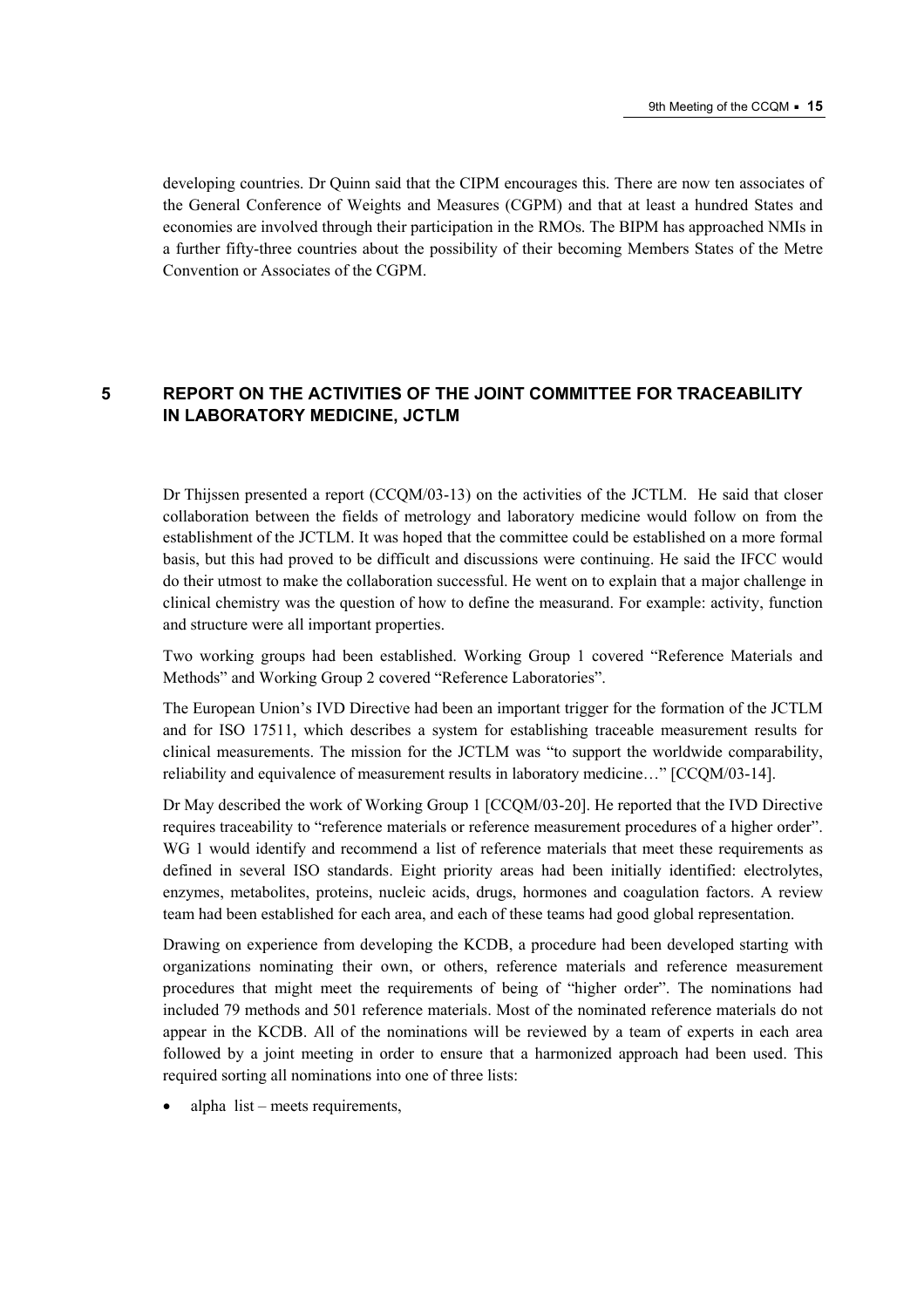- $\bullet$  beta list additional information needed to determine compliance,
- gamma  $list does not meet requirements.$

There will also be a process to identify the most important gaps in what has been reviewed. He suggested that there would be an important role for the working groups of the CCQM in reviewing and analysing some of these candidate reference materials in order to audit the review process.

Working Group 2 of the JCTLM had collected nominations of laboratories that wished to be considered as reference measurement laboratories. Such laboratories would need to be proficient in performing reference measurement procedures. The IFCC have already established international networks of such laboratories in the field of enzymes as well as for HbA1c.

Mr Squirell said that this was a very important initiative which would be supported by the ILAC.

The Director said it was important to meet the requirements being addressed by the JCTLM since they were both metrology-based and existed across the world. The question was how to respond to such requirements; it was not reasonable for the CIPM to decide to ignore such a substantial issue.

Dr Padilla said that, although the WHO was not formally involved in the establishment of the JCTLM, she felt it could contribute to its success and could bring information about the WHO's own activities with biological standards. She also suspected that the work of the JCTLM might be closely related to that of the medicine control agencies in their different jurisdictions. Dr May confirmed that the work was focused on diagnostics and not therapeutics.

# **6 UPDATE OF THE BIPM KEY COMPARISON DATABASE, KCDB**

## **6.1 Update of CMC claims for chemistry and review of existing claims (report from interregional review meetings)**

Dr May reported on the work carried out at the inter-regional CMC review meetings (CCQM/03-11). The third such meeting had taken place in April 2003. He reported that there had been four "cycles" in the review process (CCQM/03-09): the first cycle covered 821 claims related to gases; the second covered more than 1000 claims in all other categories; the third and fourth cycles had covered 752 and 372 claims, respectively. He said that he expected the current cycle to be completed by September 2003.

Dr Wielgosz asked how it could be assured that CMC claims, such as those for optical filters, were reviewed by the best qualified group of experts. Dr May said it was important that all experts interested in the process should be involved. The President noted that other Consultative Committees having competence and responsibilities in the fields concerned would also be involved in reviewing those CMCs. The President thanked Dr May and Miss Parris for their extremely valuable work carried out on behalf of the inter-regional review process.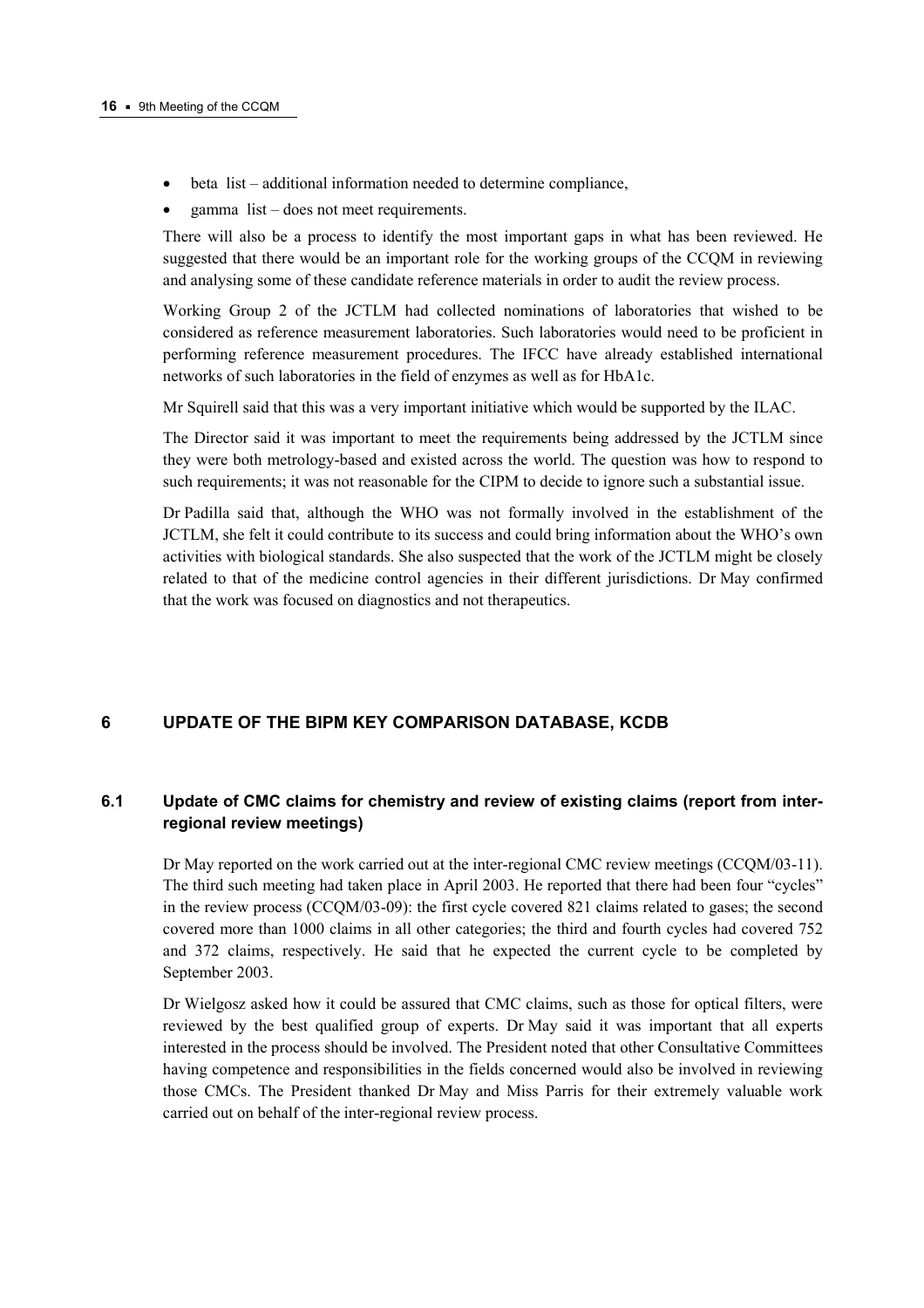## **6.2 Linking RMO key comparisons (and subsequent bilateral comparisons) with CCQM key comparisons**

The President said that the chairmen of the working groups had given a number of good examples of how RMO and CC key comparisons could be linked.

#### **6.3 Calculation and publication of degree(s) of equivalence**

The President drew the attention of the meeting to Dr Ouinn's earlier advice that there was no need to compile a table showing every possible bilateral degree of equivalence in the final reports of key comparisons.

Dr Richter asked whether laboratories could be declared to be "equivalent". In reply, Dr Quinn said that this was not the approach that had been developed in the CIPM MRA, where the calculation of degrees of equivalence for particular measurands had been adopted. Dr de Leer pointed out what he considered to be an inconsistency between Appendix B, where a laboratory's own estimate of its measurement uncertainty was accepted, and Appendix C, where a laboratory's estimated uncertainty was only accepted after regional and inter-regional review. In reply to a question from Dr Taylor, the President said that an important task for the future would be to determine how the KCDB is actually used.

#### **6.4 Rules for the publication of reports of key comparisons**

The President drew the attention of the meeting to the proposals contained in CCQM/03-03, which he hoped would help key comparisons run more smoothly.

#### **6.5 Revisions to the KCDB**

Dr StÈphanie Maniguet, from the BIPM, gave a short presentation of recent changes to the KCDB. These included improvements in both presentation and the underlying web programming.

## **7 ISO-REMCO**

Prof. De Bièvre made a short presentation on ISO-REMCO. Since its establishment in 1975 it had worked as an ISO Council Committee on matters relating to reference materials. It had developed the ISO 30 series of guides relating to the preparation, certification and use of reference materials. He reported that its work was being brought into line with both the *International Vocabulary of*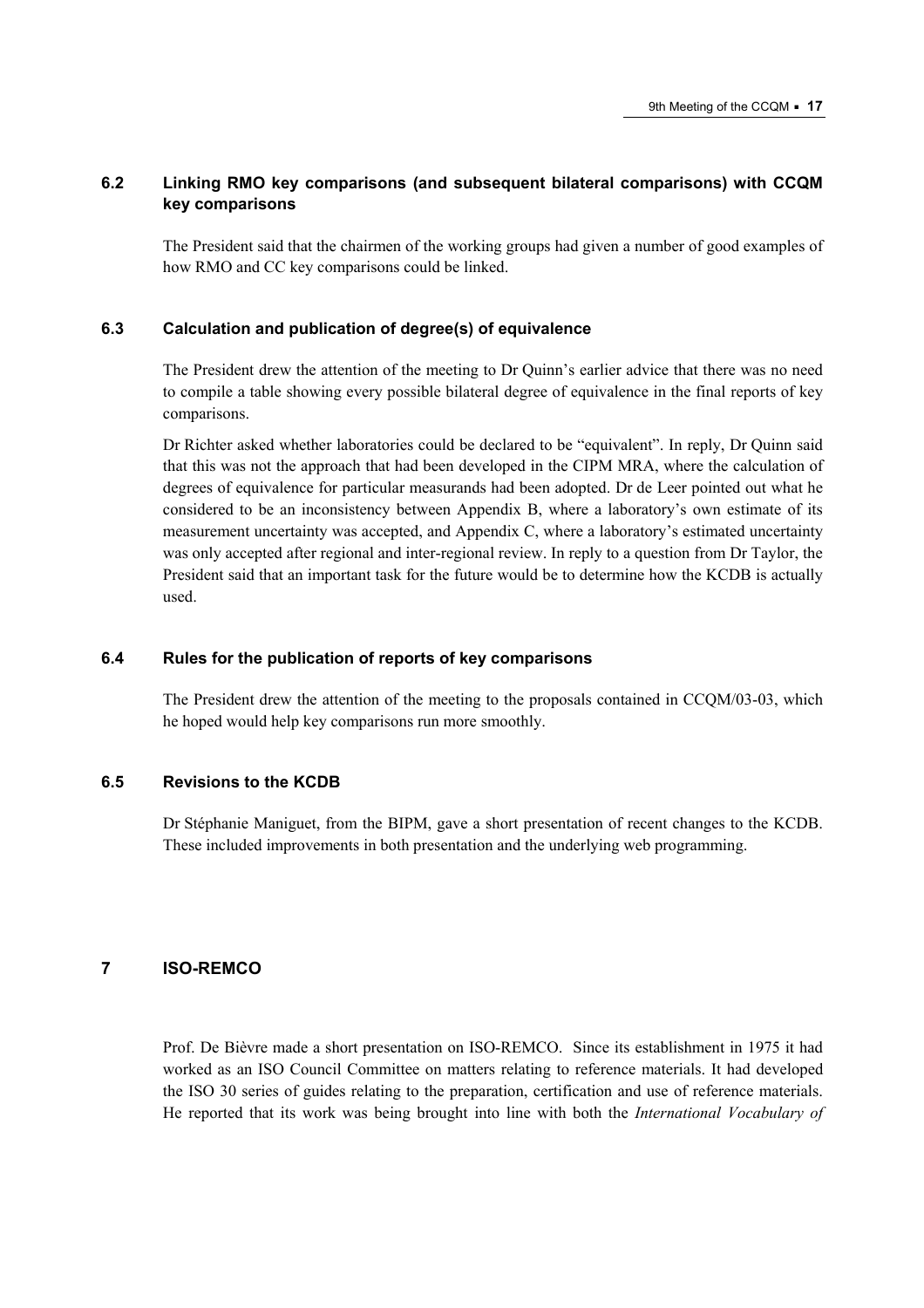*Basic and General Terms in Metrology* (VIM) and the *Guide to the Expression of Uncertainty in Measurement* (GUM). The ISO-REMCO had passed a resolution (CCQM/03-05) at its May 2002 meeting for transmission to the CCQM.

Dr McLaren welcomed the contribution from the ISO-REMCO and said that ISO Guides 34 and 35 were now in widespread use amongst the NMIs. The President confirmed that CCQM would note future contributions from the ISO-REMCO, and that Dr Wielgosz would attend the forthcoming ISO-REMCO meeting in order to present the CCQM position.

# **8 PROPOSAL FOR THE MODIFICATION OF "CRITERIA FOR THE ACCEPTANCE OF CRMS INTO APPENDIX C OF THE CIPM MRAî**

Dr Taylor presented his paper (CCQM/03-19) written jointly with co-workers at the IRMM, the BAM and the LGC. It proposed modifications to the CCQM's agreed policy on the acceptance of CRMs into Appendix C of the CIPM MRA (CCQM/01-08), and pointed to inconsistencies in the document as it stands today, namely the fact that ISO Guides 34 and 35 were not mentioned. He stressed that for CRMs the technical issues addressed in ISO Guides 34 and 35 should receive due consideration in the CMC review process, which needed to go beyond the issue of a review of the quality system. The paper also proposed possible improvements in the presentation of the KCDB to users of CRMs.

The President confirmed that an update of the document is due but that this should be carefully looked at by the newly formed Working Group on Key Comparisons and CMC Quality. Dr McLaren agreed to do this.

# **9 ESTABLISHMENT OF A CCQM WORKING GROUP ON KEY COMPARISONS AND CMC QUALITY**

The President proposed that Dr J. McLaren from the NRC take over the role of chair. The working groupís role would be extended to cover CMC quality, and would be responsible for the organization of the inter-regional review meetings. The proposal was agreed.

Dr McLaren presented his proposals for some revised terms of reference of the renamed "Working" Group on Key Comparisons and CMC Qualityî. He proposed to constitute the group by seeking one nomination (other than the chairman) from each of the six working groups of the  $CCOM -$  taking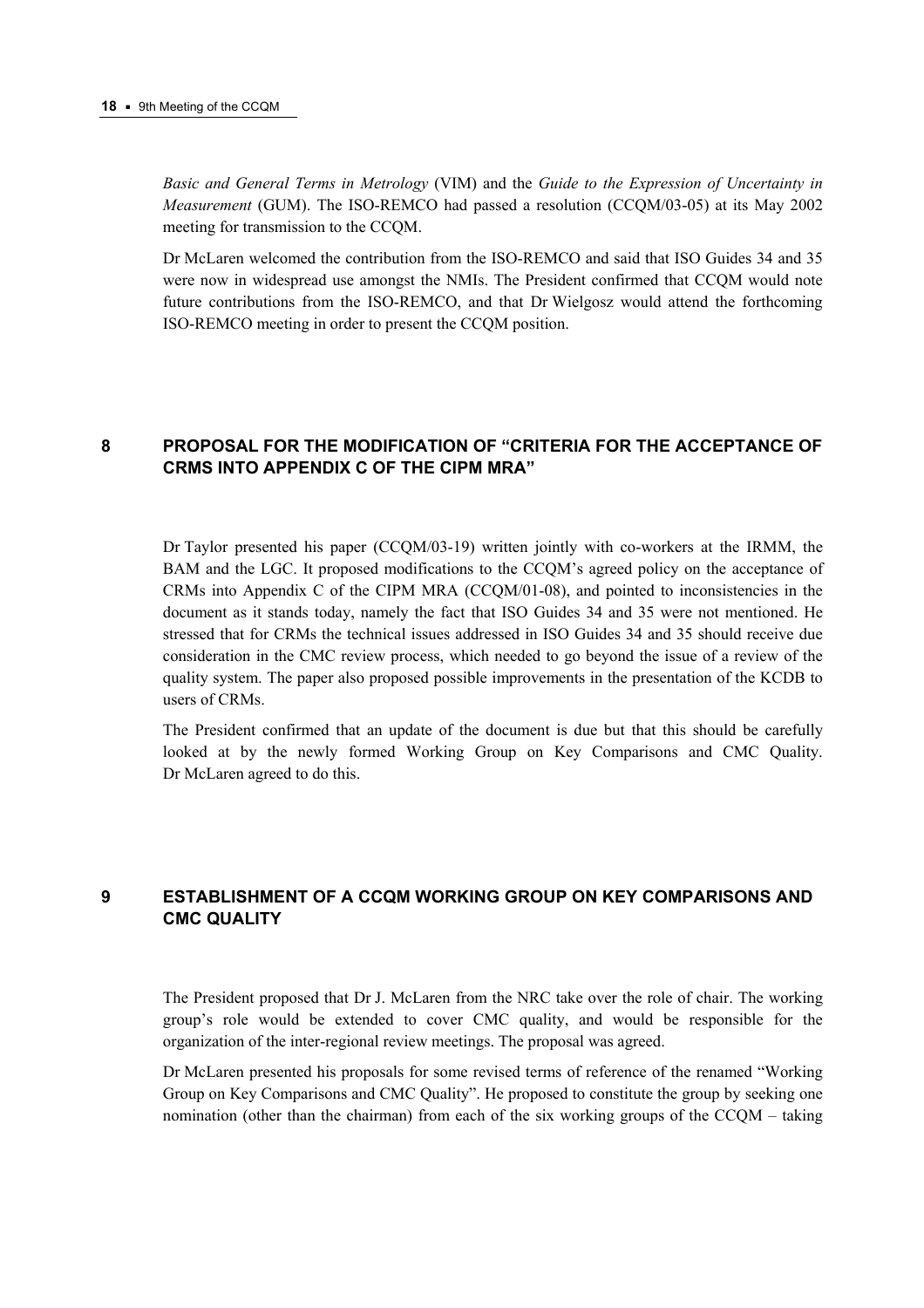into account the future needs for CMCs in the areas of surface and bio-analysis. Further members would be included to ensure adequate representation from each of the RMOs, which would bring the total number of members to approximately fifteen. In general, it would be desirable, but not essential, for members to have previous experience of the CMC review process.

He emphasized that his proposals would have to be consistent with the recommendations for the establishment of such groups from the JCRB. He thanked Miss Parris from the NIST for her support and was delighted that she would continue to be available to carry out this role.

In response to a question from Dr Marschal, the Director confirmed that the review activities carried out at the inter-regional level should be additional to those carried out within the regions.

The President proposed that Dr McLaren go ahead and complete the terms of reference. The President added his thanks to Dr May and Miss Parris for their vital contribution to the inter-regional review meetings for CMCs.

# **10 REVIEW OF TEN YEARS SINCE FOUNDATION OF THE CCQM**

Dr Quinn gave a summary of the development of activities in chemistry under the Metre Convention. He highlighted the role of a number of people in bringing this about. Dr Alex Williams had been the first to suggest to him that the CIPM consider including work on chemistry. Subsequently, Dr John Lyons had done a great deal to support the proposal at the CIPM. The President of the CCQM, Dr Kaarls, had also been extremely influential in ensuring its success. In addition, the staff at the BIPM had done much to support the CCQM; these included the first Executive Secretary, Dr Davis, the current Executive Secretary, Dr Wielgosz, and Dr Thomas who had done much to adapt the KCDB to the needs of chemistry.

Dr Marschal gave a short personal view on the progress made by the CCQM. He said that the success of the CCQM had demonstrated that analytical chemistry was a part of measurement science, and concluded that the CCOM was "on the right track and going in the right direction".

New initiatives: The President said that a meeting would be held in November 2003 with key representatives from the food sector to establish collaboration on the comparability of measurements in that area.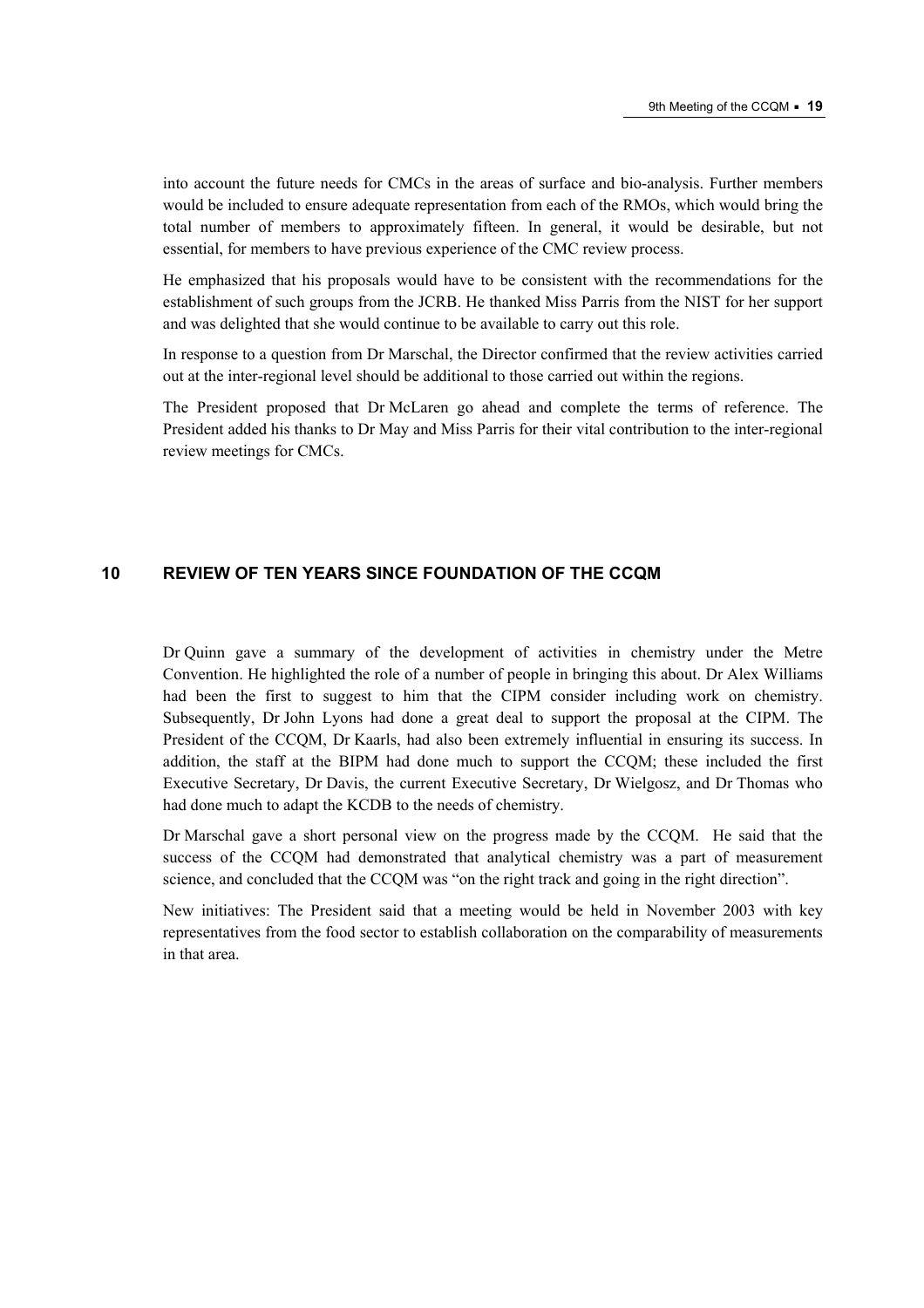# **11 REPORT OF THE AD HOC WORKING GROUP ON VISCOSITY, AHWGV**

The President reported that an ad hoc working group on viscosity had been founded. It was carrying out a key comparison and the results were ready for entry into the KCDB. The group would continue with an "ad hoc" status until the CIPM had decided which Consultative Committee it should report to. He believed that it should probably report to the Consultative Committee for Mass and Related Quantities (CCM); this was agreed by the meeting.

## **12 NOMINATION AND DESIGNATION OF LABORATORIES**

The President drew the attention of the meeting to examples of measurements that required highly specialized facilities, such as nuclear reactors for neutron activation analysis. He suggested that their use should be acceptable under the MRA. The proposal was agreed, subject to the drafting of suitable criteria.

## **13 BIPM PROGRAMME OF METROLOGY IN CHEMISTRY**

Dr Wielgosz presented his report of progress with the BIPM programme of metrology in chemistry. The BIPM team had four staff members, which had been the strength foreseen when it started in 2000.

The BIPM now maintains three NIST standard reference photometers (SRPs). Since the last CCQM, the BIPM had completed the first comparison of a standard reference photometer with the CHMI (*Rapport BIPM-*2003/03). There continues to be an uncertainty in the absorption cross-section of ozone which the BIPM is planning to address through the use of  $NO/NO<sub>2</sub>$  gas-phase titration to determine the concentration of ozone by an independent method. The BIPM will now proceed to act as pilot laboratory for CCQM-P28. The comparisons were expected to take place between July 2003 and September 2004, with over twenty laboratories expected to participate.

The BIPM had also stimulated some work (GAWG/02-05) within the Working Group on Gas Analysis on the mole fraction of argon in the atmosphere which is required to make an accurate correction for buoyancy effects in mass metrology. A redetermination of the argon mole fraction in air had been requested by the CCM. Measurements of argon mole fraction had been reported by the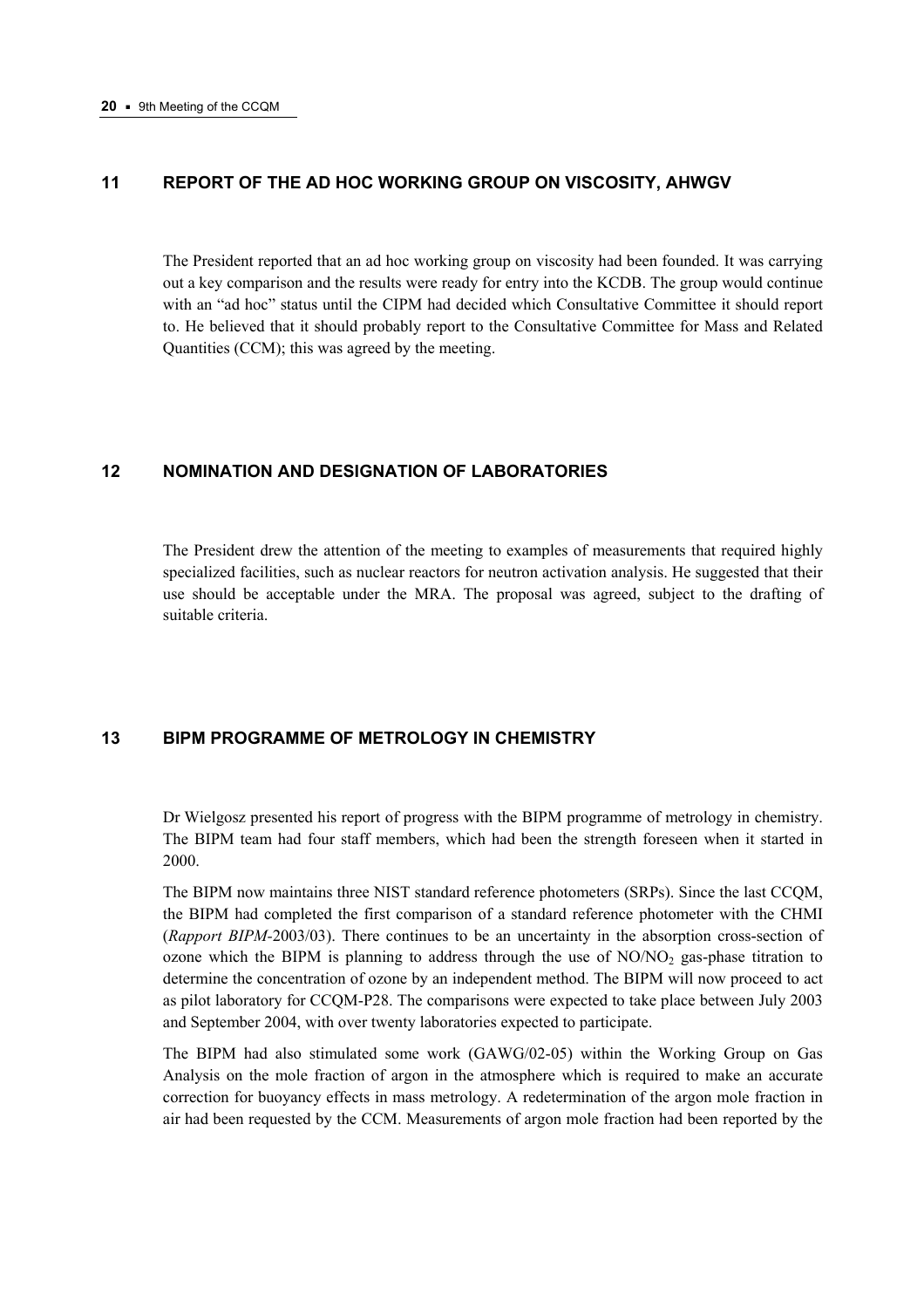KRISS on ambient air collected at a WMO-GAW site, and the CCQM-P41 study had been extended to argon mole fraction measurements.

Following the last CCQM, the BIPM had continued to develop a programme in the area of pure organic reference materials (CCQM/03-18). Dr Wielgosz had worked with Dr Henrion from the PTB to establish the requirements amongst the NMIs. They had reported to the CIPM in October 2002, and to the CCQM Working Group on Organic Analysis at its last two meetings, the last of which had been held in the two days preceding the meeting of the CCQM. The working group was in agreement with the aims of the programme of work at the BIPM, which would "facilitate the development of robust approaches and methodologies for the determination of purity." This would require the identification of appropriate materials for study; the co-ordination, development and extension of the CCQM-P20 series of comparisons for purity determination; the establishment of a BIPM laboratory to support these activities; and the establishment of international liaison to support and promote the programme. The laboratory facilities would include an appropriate ensemble of techniques (selected from e.g.: GC-FID, GC-MS, HPLC, DSC, HPLC-MS and Karl-Fischer titration). The programme would thus develop the series of international comparisons to provide agreed and documented methodologies for purity determination. The group at the BIPM would eventually include two people working in this area.

In response to a question from Prof. Emons, Dr Wielgosz said that the BIPM did not have the resources to produce reference materials, but only to refine the techniques used in the assessment of their purity. Dr Mackay said that the Working Group on Organic Analysis would prefer the work to emphasize direct assay techniques because the group would appreciate some support in developing them. Dr Wielgosz replied that DSC, which was commonly employed in NMIs as a direct assay technique, would be developed at the BIPM, and would need to be validated by independent methods. Currently, NMR and adiabatic calorimetric direct assay techniques were outside the scope of the programme, but collaboration with NMIsí experts in these techniques would be sought.

The President thanked Dr Wielgosz for his presentation, and looked forward to further news on the implementation of the programme.

## **14 VOCABULARY**

Dr Quinn said that progress was being made towards the important objective of reviewing the VIM.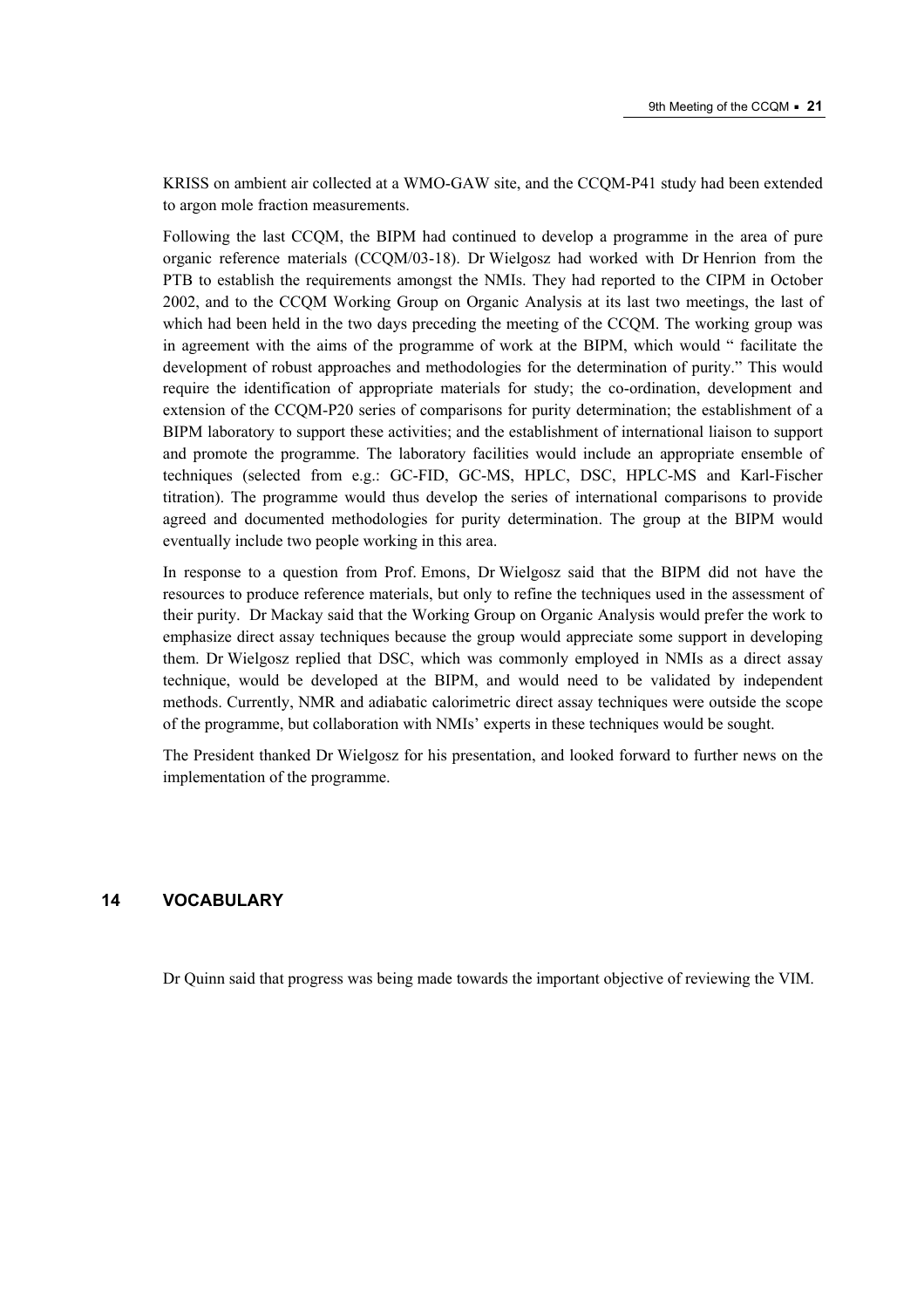# **15 FUTURE CCQM WORKSHOPS**

The President said that the CCQM had held successful workshops on traceability, measurement uncertainty and primary methods. He suggested that it might be useful to plan another one and asked for proposals. Various suggestions were put forward including: purity analysis, definition of the correct measurand, metrological approaches to proficiency testing and the interface with users and the dissemination of information.

## **16 BIPM SUMMER SCHOOL 2003**

Dr Quinn informed the meeting about the summer school to be held at the BIPM. It would involve eighty students from twenty-four countries and twenty lecturers including several from the CCQM.

## **17 CCQM RECOMMENDATIONS**

There were none.

# **18 DATE OF NEXT MEETING**

The next meeting of the CCQM will be held during the period 15-23 April 2004. The CCQM Working Groups will hold their meetings during 15 to 21 April 2004 at the BIPM, followed by the plenary meeting of the CCQM on 22 and 23 April 2004 at the BIPM.

The President thanked all members of the CCQM for their participation and asked the chairmen of the CCQM working groups to convey his thanks also to all the members and observers of the CCQM working groups who are doing such an excellent job on behalf of the CCQM.

M.J.T. Milton, Rapporteur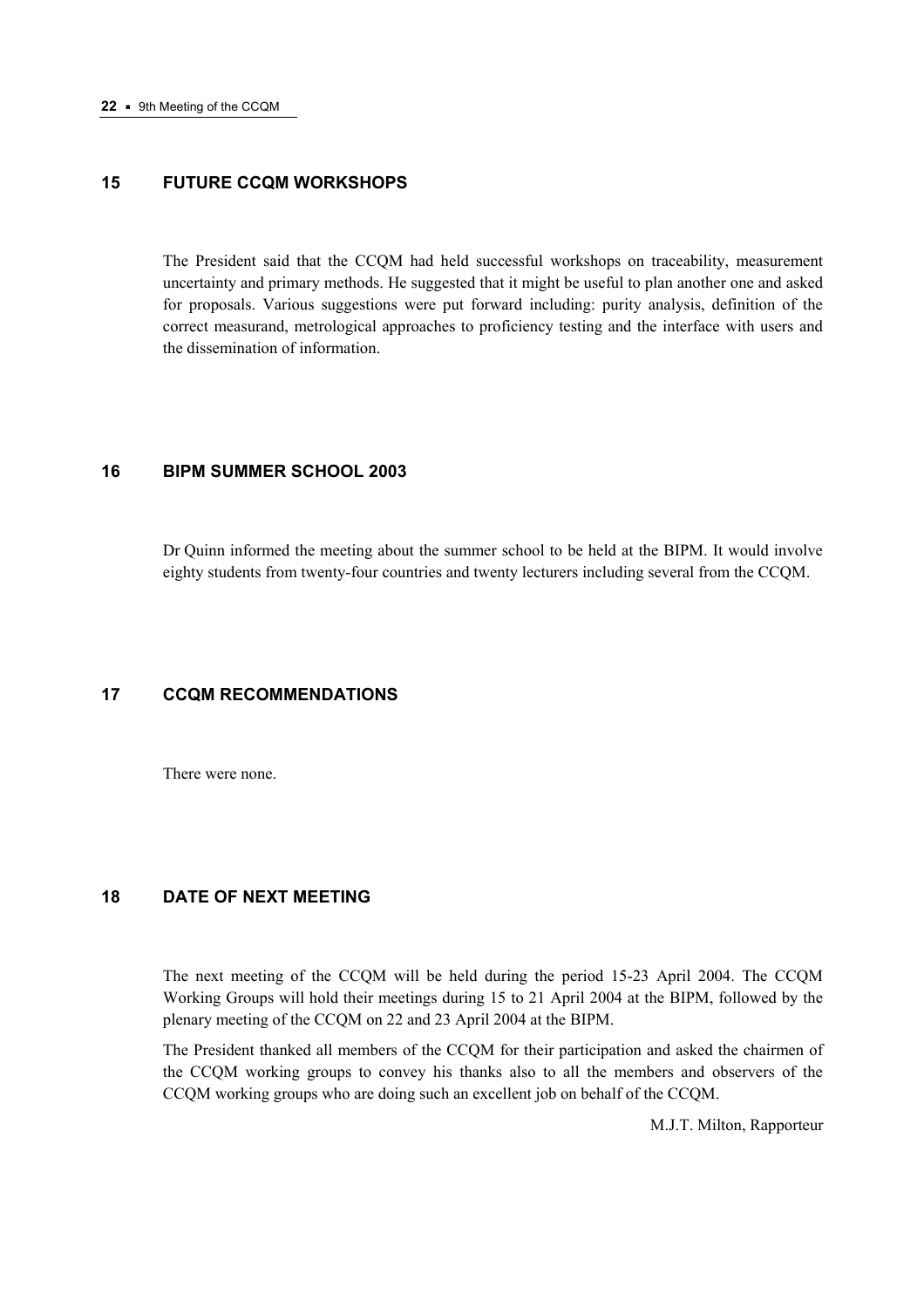| Description                                                    | Reference No. | <b>Pilot laboratory</b> | Start date | Status (as of 04/11/2003)                         | <b>Comments</b>                       | <b>Working group</b> |
|----------------------------------------------------------------|---------------|-------------------------|------------|---------------------------------------------------|---------------------------------------|----------------------|
|                                                                |               |                         |            |                                                   |                                       |                      |
| <b>Health</b>                                                  |               |                         |            |                                                   |                                       |                      |
| Clinical diagnostic markers                                    |               |                         |            |                                                   |                                       |                      |
| Cholesterol in serum                                           | CCQM-P6       | <b>NIST</b>             | 1998       | Completed; progression to key comparison proposed |                                       | <b>OAWG</b>          |
| Cholesterol in serum                                           | CCQM-K6       | <b>NIST</b>             | 1999       | Approved for equivalence                          |                                       | <b>OAWG</b>          |
|                                                                | CCQM-K6       | <b>NIST</b>             | 2001       | Approved for equivalence                          |                                       | <b>OAWG</b>          |
|                                                                | Subsequent    |                         |            |                                                   |                                       |                      |
| Glucose in serum                                               | CCQM-P8       | <b>NIST</b>             | 1999       | Completed; progression to key comparison proposed |                                       | <b>OAWG</b>          |
| Glucose in serum                                               | CCQM-K11      | <b>NIST</b>             | 2001       | Approved for equivalence                          |                                       | <b>OAWG</b>          |
| Creatinine in serum                                            | CCQM-P9       | <b>NIST</b>             | 1999       | Completed; progression to key comparison proposed |                                       | <b>OAWG</b>          |
| Creatinine in serum                                            | CCQM-K12      | <b>NIST</b>             | 2001       | Approved for equivalence                          |                                       | <b>OAWG</b>          |
|                                                                |               |                         |            |                                                   |                                       |                      |
| Electrolyte elements, steroids and hormones in serum and urine |               |                         |            |                                                   |                                       |                      |
| Trace elements (Pb, Se) in serum                               | CCQM-P14      | NIST/LGC                | 1999       | Abandoned (see next)                              |                                       | <b>IAWG</b>          |
| Ca in serum                                                    | CCQM-P14      | <b>IRMM/SP</b>          | 2001       | Completed; progression to key comparison proposed |                                       | <b>IAWG</b>          |
| Ca in serum                                                    | CCQM-K14      | <b>IRMM</b>             | 2003       | Approved for equivalence                          |                                       | <b>IAWG</b>          |
| Anabolic steroids in urine                                     |               |                         |            |                                                   |                                       |                      |
| Hormones in serum                                              |               |                         |            |                                                   |                                       |                      |
|                                                                |               |                         |            |                                                   |                                       |                      |
| Food                                                           |               |                         |            |                                                   |                                       |                      |
| As in shellfish                                                | CCQM-P11      | <b>NIST</b>             | 2001       | Completed; progression to key comparison proposed |                                       | <b>IAWG</b>          |
| As in fish or shellfish                                        | CCQM-K31      | <b>NIST</b>             | 2002       | Approved for equivalence                          |                                       | <b>IAWG</b>          |
| Pb in wine                                                     | CCQM-P12      | <b>IRMM</b>             | 2000       | Completed                                         |                                       | <b>IAWG</b>          |
| Pb in wine                                                     | CCQM-K30      | <b>IRMM</b>             | 2003       | Protocol complete                                 | Run in parallel to IAWG<br>CCQM-P12.1 |                      |
|                                                                |               |                         |            |                                                   |                                       |                      |
| Elements (e.g., Cu, Cd, Zn) in wine                            | CCQM-P12.1    | <b>IRMM</b>             | 2003       | Protocol complete                                 | Run in parallel to IAWG<br>CCQM-K30   |                      |
| As, Se, Hg, Pb, methyl-Hg in tuna fish                         | CCQM-P39      | <b>IRMM</b>             | 2003       | Protocol complete                                 |                                       | <b>IAWG</b>          |
|                                                                |               |                         |            |                                                   |                                       |                      |
| Cd, Zn in rice                                                 | CCQM-P29      | <b>IRMM/NMIJ</b>        | 2001       | Completed                                         | Run in parallel to IAWG<br>CCOM-K24   |                      |
| Cd in rice                                                     | CCQM-K24      | <b>IRMM</b>             | 2001       | Completed                                         | Run in parallel to IAWG<br>CCQM-P29   |                      |
| Metals in synthetic food digest                                | CCQM-P13      | $_{\rm LGC}$            | 2001       | Completed                                         |                                       | <b>IAWG</b>          |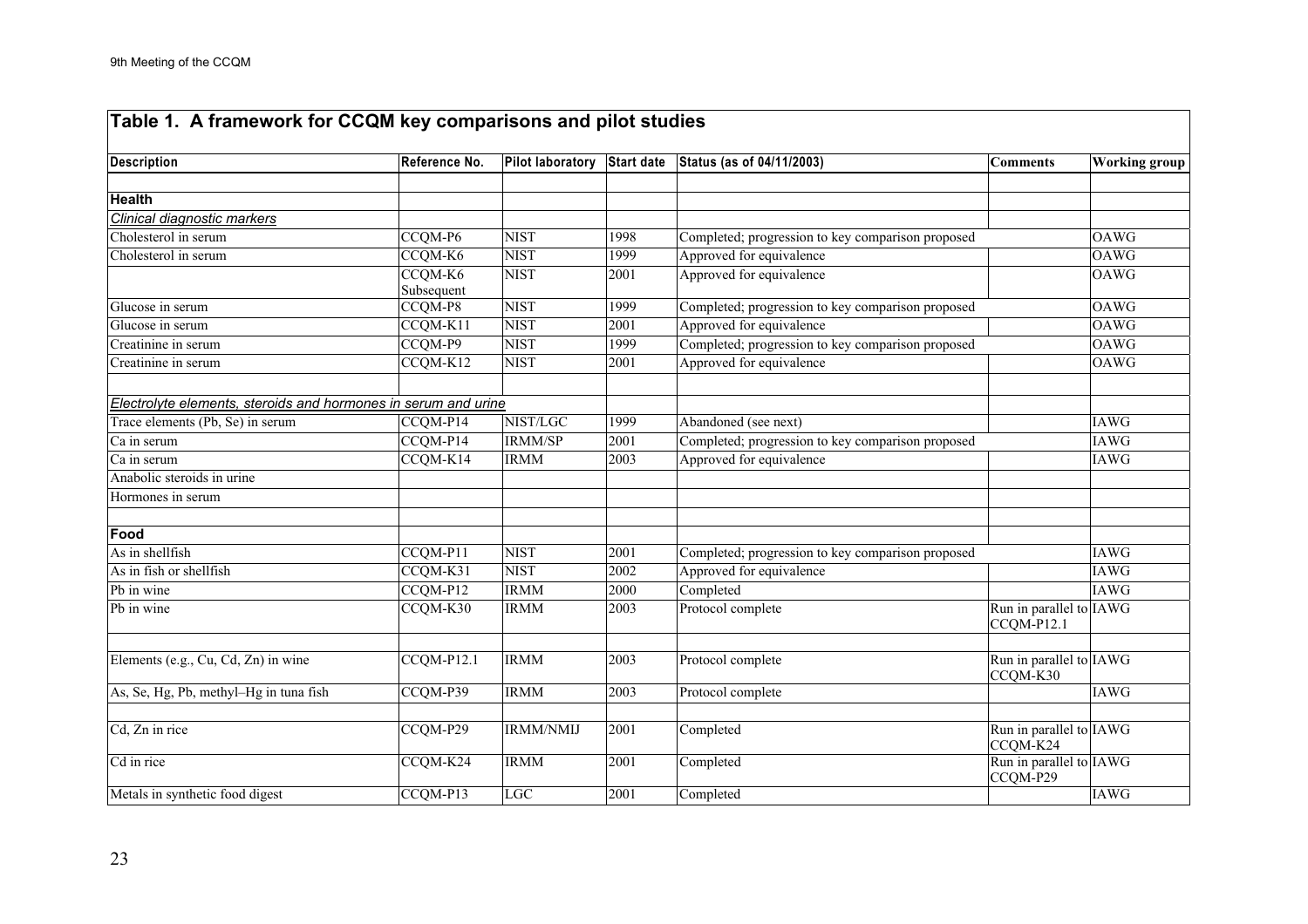| Organic contaminants in mussel tissue           | CCQM-P40     | <b>NIST</b>  | 2003 | Planned                                           |                                     | <b>OAWG</b> |
|-------------------------------------------------|--------------|--------------|------|---------------------------------------------------|-------------------------------------|-------------|
|                                                 |              |              |      |                                                   |                                     |             |
| Antibiotics in meat                             |              |              |      |                                                   |                                     |             |
| Growth hormones in meat                         |              |              |      |                                                   |                                     |             |
| Vitamins and minerals                           |              |              |      |                                                   |                                     |             |
| GMO's (DNA, proteins)                           |              |              |      |                                                   |                                     |             |
| Pesticide residues                              |              |              |      |                                                   |                                     |             |
| p,p'-DDE in isooctane                           | CCQM-P2      | LGC          | 1997 | Completed                                         |                                     | <b>OAWG</b> |
| p,p'-DDE in corn oil                            | CCQM-P4      | LGC          | 1998 | Completed; progression to key comparison proposed |                                     | <b>OAWG</b> |
| p,p'-DDE in fish oil                            | CCQM-K5      | LGC          | 1999 | Approved for equivalence                          |                                     | <b>OAWG</b> |
| Gamma-HCH in fish oil                           | CCQM-P10     | LGC          | 1999 | Repeated (see next)                               |                                     | <b>OAWG</b> |
| Gamma-HCH in fish oil 74 ng/g, 240 ng/g         | $CCQM-P10.2$ | LGC          | 2000 | Completed                                         |                                     | <b>OAWG</b> |
| p,p'-DDT in fish oil                            | CCQM-P21     | LGC          | 1999 | Completed; progression to key comparison proposed |                                     | <b>OAWG</b> |
| p,p'-DDT in fish oil                            | CCQM-K21     | LGC          | 2000 | Approved for equivalence                          |                                     | <b>OAWG</b> |
|                                                 |              |              |      |                                                   |                                     |             |
| <b>Drinking water</b>                           |              |              |      |                                                   |                                     |             |
| Organics (EPA list)                             |              |              |      |                                                   |                                     |             |
| Trace elements                                  |              |              |      |                                                   |                                     |             |
| Microbiological                                 |              |              |      |                                                   |                                     |             |
| Environment                                     |              |              |      |                                                   |                                     |             |
| Water                                           |              |              |      |                                                   |                                     |             |
| Waste water (EPA list)                          |              |              |      |                                                   |                                     |             |
| Cd and Pb in natural water                      | CCQM-K2      | <b>IRMM</b>  | 1998 | Completed                                         |                                     | <b>IAWG</b> |
| Atmospheric pollutants                          |              |              |      |                                                   |                                     |             |
| Greenhouse gases $CO2$ , $CH4$ – ambient levels | CCQM-P41     | <b>NMi</b>   | 2002 | In progress                                       |                                     | <b>GAWG</b> |
| $SF6$ , CFCs – emission levels                  | CCQM-K15     | <b>KRISS</b> | 2003 | Protocol complete                                 | Run in parallel to $GAWG$           |             |
| $SF6$ , CFCs – emission levels                  | CCQM-P51     | <b>KRISS</b> | 2003 | Protocol complete                                 | CCQM-P51<br>Run in parallel to GAWG |             |
|                                                 |              |              |      |                                                   | CCQM-K15                            |             |
| Ozone - ambient levels                          | CCQM-P28     | <b>BIPM</b>  | 2003 | Protocol complete                                 |                                     | <b>GAWG</b> |
| Primary standard gas mixtures                   |              |              |      |                                                   |                                     | GAWG        |
| $CO$ in $N_2$                                   | CCQM-K1.a    | NMi          | 1998 | Approved for equivalence                          |                                     | <b>GAWG</b> |
| $CO2$ in $N2$                                   | CCQM-K1.b    | NMi          | 1998 | Approved for equivalence                          |                                     | GAWG        |
| NO in $N_2$                                     | CCQM-K1.c    | NMi          | 1998 | Approved for equivalence                          |                                     | <b>GAWG</b> |
|                                                 |              |              |      |                                                   |                                     |             |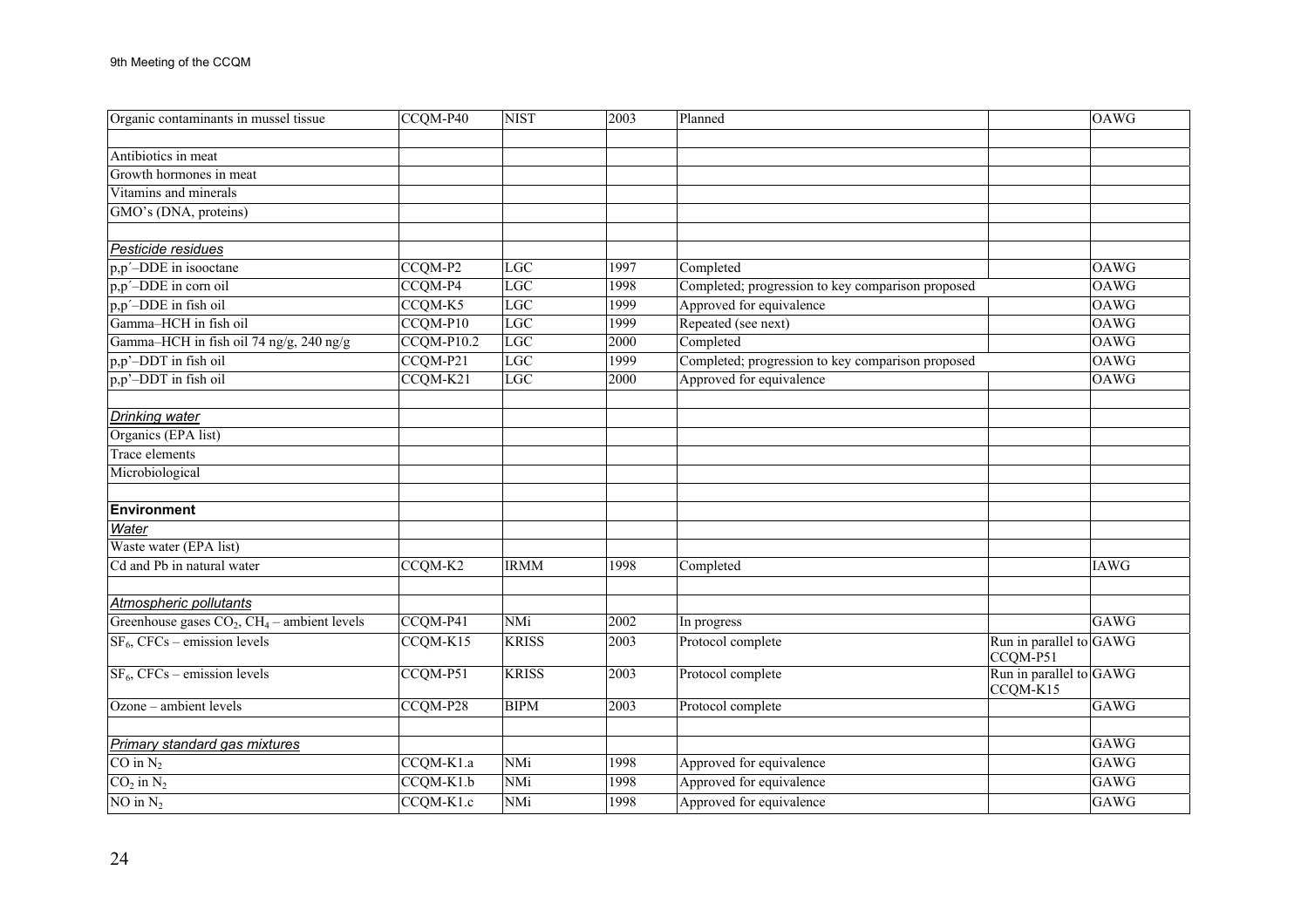| $SO_2$ in $N_2$                                                                                    | CCQM-K1.d                    | <b>NMi</b>     | 1998 | Approved for equivalence   |                                         | <b>GAWG</b> |
|----------------------------------------------------------------------------------------------------|------------------------------|----------------|------|----------------------------|-----------------------------------------|-------------|
| Natural gases (Types 1,2,3)                                                                        | $CCQM-K1.e,f,g$              | <b>NMi</b>     | 1998 | Approved for equivalence   |                                         | GAWG        |
|                                                                                                    |                              |                |      |                            |                                         |             |
| NO in $N_2$ (EUROMET)                                                                              | <b>EUROMET-</b><br>$QM-K1.c$ | NMi            | 2002 | Report in progress draft A |                                         | GAWG        |
| Natural gas (Types IV)                                                                             | CCQM-K16.a                   | <b>BAM/NMi</b> | 2001 | Report in progress draft B | Run in parallel to $GAWG$<br>CCQM-P49.a |             |
| Natural gas (TypesV)                                                                               | CCQM-K16.b                   | <b>BAM/NMi</b> | 2001 | Report in progress draft B | Run in parallel to GAWG<br>CCQM-P49.b   |             |
| Natural gas (Types IV)                                                                             | CCQM-P49.a                   | <b>BAM/NMi</b> | 2001 | Report in progress         | Run in parallel to GAWG<br>CCQM-K16.a   |             |
| Natural gas (Types V)                                                                              | CCQM-P49.b                   | <b>BAM/NMi</b> | 2001 | Report in progress         | Run in parallel to GAWG<br>CCQM-K16.b   |             |
| Natural gas (repeat)/LPG                                                                           | CCQM-K23                     | NMi            | 2004 | Planned                    |                                         | GAWG        |
| $CO$ , $CO2$ , propane in N <sub>2</sub>                                                           | CCQM-K3                      | <b>NMi</b>     | 1998 | Approved for equivalence   |                                         | <b>GAWG</b> |
| $CO$ , $CO2$ , propane in N <sub>2</sub> (EUROMET)                                                 | <b>EUROMET-</b><br>$QM-K3$   | <b>NMi</b>     | 2000 | Approved for equivalence   |                                         | GAWG        |
| $CO$ , $CO2$ , propane in $N_2$ (APMP)                                                             | APMP-QM-K3                   | <b>KRISS</b>   | 2000 | Report in progress draft B |                                         | <b>GAWG</b> |
| CO in nitrogen $(50\ 000 \times 10^{-6}, 1000 \times 10^{-6})$<br>$10 \times 10^{-6}$ ) gravimetry | CCQM-P23                     | NMi            | 2000 | Report in progress         |                                         | GAWG        |
| Benzene/toluene/xylene (BTX) in $N_2$ /air                                                         | CCQM-K7                      | <b>NIST</b>    | 1999 | Approved for equivalence   |                                         | GAWG        |
| BTX in N <sub>2</sub> (low conc $10 \times 10^{-9} - 30 \times 10^{-9}$ )                          | CCQM-K10                     | NIST/NPL       | 2001 | Approved for equivalence   |                                         | GAWG        |
| Dynamic mixing methods                                                                             | CCQM-P24                     | <b>LNE</b>     | 2002 | In progress                |                                         | GAWG        |
| NO <sub>2</sub> in air $(10 \times 10^{-6})$                                                       |                              | <b>NIST</b>    | 2003 | Abandoned                  |                                         | GAWG        |
| VOCs in air                                                                                        | CCQM-K22                     | <b>NMIJ</b>    | 2003 | Planned                    |                                         | <b>GAWG</b> |
| $COS$ and $H_2S$ in methane                                                                        | CCQM-P?                      |                | 2004 |                            |                                         | GAWG        |
| $H_2S$ in air/nitrogen                                                                             | CCQM-P42                     |                | 2003 | Planned                    |                                         | GAWG        |
| NH <sub>3</sub> or HCl in air/nitrogen                                                             | CCQM-P?                      |                | 2004 |                            |                                         | GAWG        |
| $N$ MHC                                                                                            | CCQM-K?                      |                | 2004 |                            |                                         | GAWG        |
| Reactive gases-ambient levels – NO in $N_2$                                                        | CCQM-K26.a                   | <b>NPL</b>     | 2003 | Protocol complete          | Run in parallel to GAWG<br>CCQM-P50.a   |             |
| Reactive gases-ambient levels $-$ SO <sub>2</sub> in air                                           | CCQM-K26.b                   | <b>NPL</b>     | 2003 | Protocol complete          | Run in parallel to GAWG<br>CCQM-P50.b   |             |
| Reactive gases-ambient levels – NO in $N_2$                                                        | CCQM-K50.a                   | <b>NPL</b>     | 2003 | Protocol complete          | Run in parallel to GAWG<br>CCQM-K26.a   |             |
| Reactive gases-ambient levels $-$ SO <sub>2</sub> in air                                           | CCQM-K50.b                   | <b>NPL</b>     | 2003 | Protocol complete          | Run in parallel to GAWG<br>CCQM-K26.b   |             |
|                                                                                                    |                              |                |      |                            |                                         |             |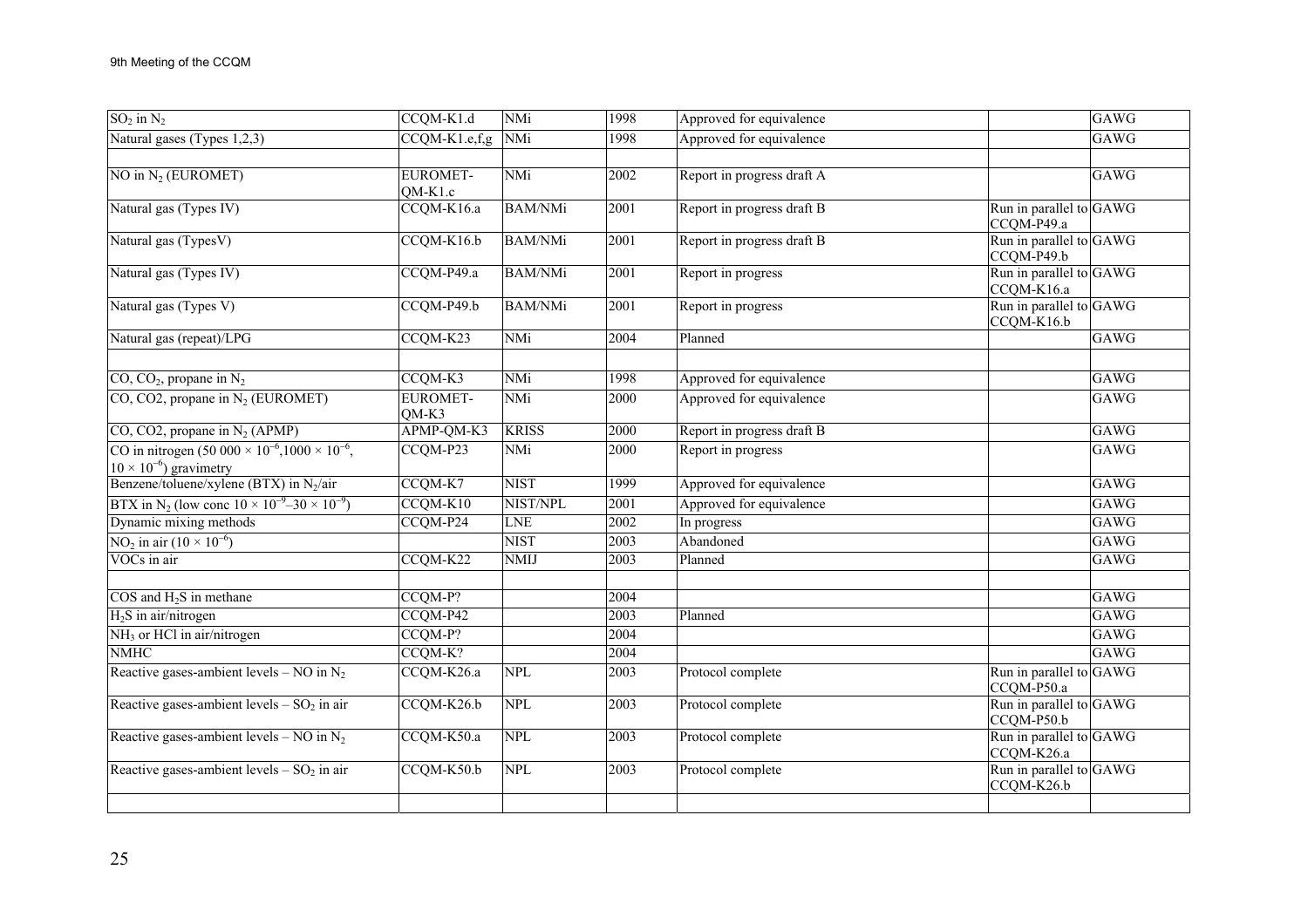| HAP's                                                |            |                 |      |                                                            |             |
|------------------------------------------------------|------------|-----------------|------|------------------------------------------------------------|-------------|
|                                                      |            |                 |      |                                                            |             |
| Contaminants in soils/sediments/incinerator ash      |            |                 |      |                                                            |             |
| Pb/Cd in sediments                                   | CCQM-P15   | <b>IRMM</b>     | 1999 | Completed; progression to key comparison proposed          | <b>IAWG</b> |
| Pb/Cd in sediments                                   | CCQM-K13   | <b>IRMM</b>     | 2000 | Approved for equivalence                                   | <b>IAWG</b> |
| Pb/Cd in sediments                                   | CCQM-K13   | <b>NIST</b>     | 2000 | Approved for equivalence                                   | <b>IAWG</b> |
|                                                      | subsequent |                 |      |                                                            |             |
| Elements in synthetic digest solutions               | CCQM-P16   | NMi             | 1999 | Abandoned                                                  | <b>IAWG</b> |
| PCBs in sediments                                    | CCQM-P17   | NRC/NIST        | 2000 | Completed; progression to key comparison proposed          | <b>OAWG</b> |
| PCBs in sediments (PCBs 28,101,153,170)              | CCQM-K25   | NIST/NRC        | 2001 | Report in progress draft B                                 | <b>OAWG</b> |
| TriButylTin in sediment                              | CCQM-P18   | LGC/NRC         | 2001 | Completed; progression to key comparison proposed          | IAWG/OAWG   |
| TriButylTin in sediment                              | CCQM-K28   | LGC/NRC         | 2003 | In progress                                                | <b>IAWG</b> |
| DiButylTin in sediment                               | CCQM-P43   | LGC/NRC         | 2003 | In progress                                                | <b>IAWG</b> |
| Metals in hard rock mine wastes                      |            |                 |      |                                                            |             |
|                                                      |            |                 |      |                                                            |             |
| Metals in biological tissues                         |            |                 |      |                                                            |             |
|                                                      |            |                 |      |                                                            |             |
| Toxic metals in recycled plastics PET                |            |                 |      |                                                            |             |
|                                                      |            |                 |      |                                                            |             |
| <b>Advanced materials</b>                            |            |                 |      |                                                            |             |
| Semiconductors                                       |            |                 |      |                                                            |             |
| Ultratrace metals in high-purity semiconductors GaAs |            |                 |      |                                                            |             |
| Boron in Si                                          | CCQM-P33   | <b>PTB</b>      | 2003 | Planned                                                    | <b>IAWG</b> |
| $SiO2$ on Si film thickness                          | CCQM-P38   | <b>NPL</b>      | 2002 | Completed; progression to key comparison proposed          | <b>SAWG</b> |
| SiO <sub>2</sub> on Si film thickness                | CCQM-K32   | <b>NPL</b>      |      | Planned                                                    | <b>SAWG</b> |
|                                                      |            |                 |      |                                                            |             |
| Metal alloys                                         |            |                 |      |                                                            |             |
| Minor elements in steel                              | CCQM-P25   | NMIJ/NIST/BA    | 2002 | Report in progress; progression to key comparison proposed | <b>IAWG</b> |
|                                                      |            | M               |      |                                                            |             |
| Minor elements in steel                              | CCQM-K33   | NMIJ/NIST/BA    | 2003 | Planned                                                    | <b>IAWG</b> |
|                                                      | CCQM-P34   | M<br><b>BAM</b> | 2001 |                                                            | <b>IAWG</b> |
| Constituents in Al alloy                             |            |                 |      | Report in progress                                         |             |
|                                                      |            |                 |      |                                                            |             |
| Polymers and plastics                                |            |                 |      |                                                            |             |
| Leachates                                            |            |                 |      |                                                            |             |
| Trace metals                                         |            |                 |      |                                                            |             |
|                                                      |            |                 |      |                                                            |             |
|                                                      |            |                 |      |                                                            |             |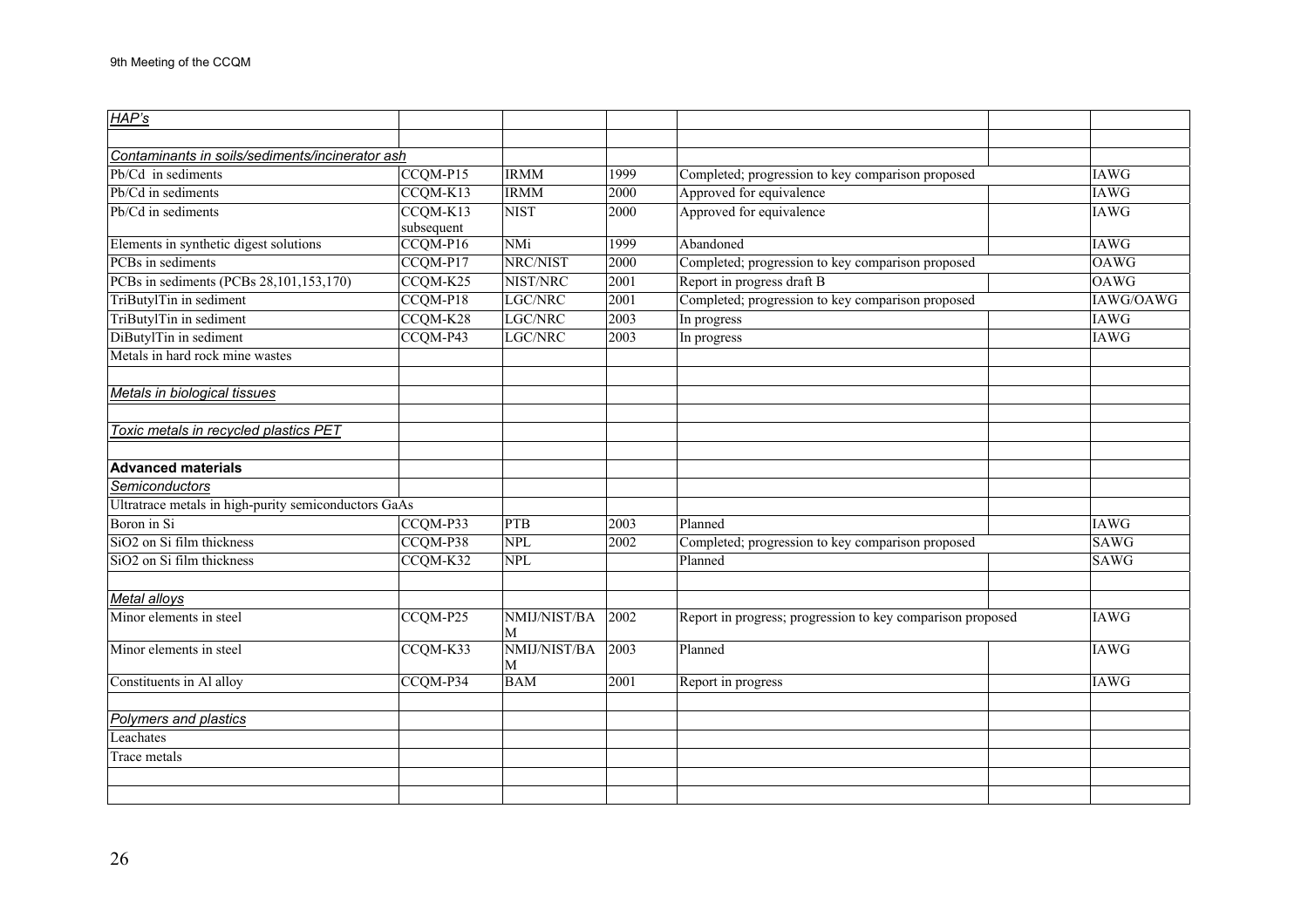| Catalysts                                                                 |                            |                  |      |                                                   |                                            |             |
|---------------------------------------------------------------------------|----------------------------|------------------|------|---------------------------------------------------|--------------------------------------------|-------------|
| Pt, Rh in vehicle exhaust catalysts                                       |                            |                  |      |                                                   |                                            |             |
|                                                                           |                            |                  |      |                                                   |                                            |             |
| Commodities                                                               |                            |                  |      |                                                   |                                            |             |
| Industrial $SO2$ in stack emissions see                                   | CCQM-K1.d                  |                  |      |                                                   |                                            | <b>GAWG</b> |
| Moisture in fossil fuels                                                  |                            |                  |      |                                                   |                                            |             |
| Sulfur in fuels                                                           | CCQM-P26                   | <b>IRMM/NIST</b> | 2001 | Completed                                         |                                            | <b>IAWG</b> |
| Sulfur in fuels (lower levels)                                            | CCQM-P26.1                 | <b>NIST</b>      | 2003 | Planned                                           |                                            | <b>IAWG</b> |
| Sulfur in fuels (lower levels)                                            | CCQM-K35                   | <b>NIST</b>      | 2003 | Planned                                           |                                            | <b>IAWG</b> |
| Metals in lubricating oils                                                |                            |                  |      |                                                   |                                            |             |
| Natural gases see                                                         | CCQM-K1.e,f,g CCQM-K16.a,b |                  |      |                                                   |                                            |             |
| Sucrose                                                                   |                            |                  |      |                                                   |                                            |             |
| Cement - Ca, Si, Al, S, Ti, Na, Mg                                        |                            |                  |      |                                                   |                                            |             |
| Ore composition                                                           |                            |                  |      |                                                   |                                            |             |
| Rare-earth elements                                                       |                            |                  |      |                                                   |                                            |             |
| Precious metals                                                           |                            |                  |      |                                                   |                                            |             |
| Source of origin/adulteration                                             |                            |                  |      |                                                   |                                            |             |
|                                                                           |                            |                  |      |                                                   |                                            |             |
| Alcohol content                                                           |                            |                  |      |                                                   |                                            |             |
| Ethanol in aqueous matrix (forensic and<br>commodity levels)              | CCQM-P35                   | <b>BAM/LGC</b>   | 2001 | Completed; progression to key comparison proposed |                                            | <b>OAWG</b> |
| Ethanol in aqueous matrix (forensic level $1 \times 10^{-6}$ ) CCQM-K27.a |                            | LGC/BAM          | 2002 | Report in progress draft B                        |                                            | <b>OAWG</b> |
| Ethanol in aqueous matrix (forensic level $1 \times 10^{-6}$ ) CCQM-K27.a | Subsequent                 | <b>NIST</b>      | 2003 | Planned                                           | Run in parallel<br>with SIM pilot<br>study | OAWG        |
| Ethanol in aqueous matrix (commodity level<br>$100 \times 10^{-6}$        | CCQM-K27.b                 | LGC/BAM          | 2002 | Report in progress draft B                        |                                            | <b>OAWG</b> |
| Forensics                                                                 |                            |                  |      |                                                   |                                            |             |
| LSD in urine                                                              | CCQM-P27                   | LGC              | 2001 | Completed                                         |                                            | <b>OAWG</b> |
| Drugs of abuse in urine                                                   | CCQM-P27.1                 | <b>NARL</b>      | 2004 | Planned                                           |                                            | <b>OAWG</b> |
| Explosives residues                                                       |                            |                  |      |                                                   |                                            |             |
| Ethanol in air                                                            | CCQM-K4                    | <b>NPL</b>       | 1999 | To Appendix B                                     |                                            | GAWG        |
| Ethanol in air (EUROMET)                                                  | <b>EUROMET-</b><br>QM-K4   | <b>NPL</b>       | 2000 | Approved for equivalence                          |                                            | <b>GAWG</b> |
| Ethanol in air (APMP)                                                     | APMP-QM-K4                 | <b>NMIJ</b>      | 2000 | Report in progress draft B                        |                                            | <b>GAWG</b> |
| Pharmaceuticals                                                           |                            |                  |      |                                                   |                                            |             |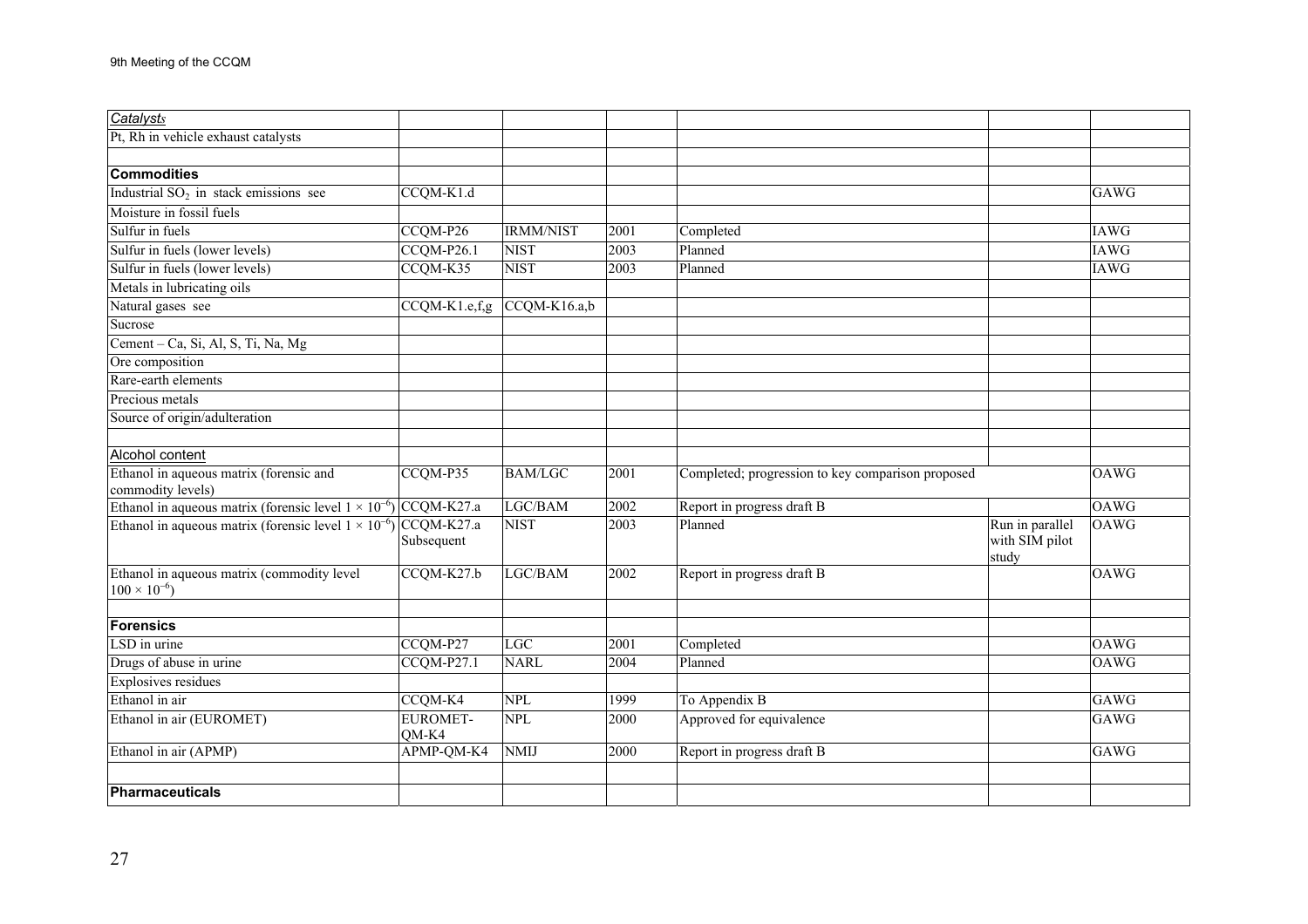| Biotechnology                                             |                         |                 |              |                                                                       |                |             |
|-----------------------------------------------------------|-------------------------|-----------------|--------------|-----------------------------------------------------------------------|----------------|-------------|
| Genomics, proteomics                                      |                         |                 |              |                                                                       |                |             |
| DNA quantification                                        | CCQM-P44                | NIST/LGC        | 2002         | Protocol complete                                                     |                | <b>BAWG</b> |
| <b>DNA</b> profiling                                      | CCQM-P53                | <b>NARL</b>     | 2003         | Planned                                                               |                | <b>BAWG</b> |
| DNA primary quantification                                | CCQM-P54                | LGC             | 2004         | Planned                                                               |                | <b>BAWG</b> |
| Peptide/protein quantification                            | CCQM-P55                | LGC             | 2004         | Planned                                                               |                | <b>BAWG</b> |
| Fluorescence measurements                                 |                         |                 |              |                                                                       |                |             |
| Immunoassays                                              |                         |                 |              |                                                                       |                |             |
|                                                           |                         |                 |              |                                                                       |                |             |
| <b>General analytical applications</b>                    |                         |                 |              |                                                                       |                |             |
| Purity of materials metals, salts, organics, etc.         |                         |                 |              |                                                                       |                |             |
| KCl, NaCl, K <sub>2</sub> Cr <sub>2</sub> O <sub>7</sub>  | CCQM-P7                 | <b>NIST</b>     |              |                                                                       |                |             |
| Hydrochloric acid                                         | CCQM-P19                | <b>NIST</b>     | 1999         | Completed 2001                                                        |                | EAWG/IAWG   |
| Purity of HCl                                             | CCQM-P19.1              | <b>NIST</b>     | 2002         | Report in progress                                                    |                | EAWG/IAWG   |
| Acetanilide, benzoic acid, and naphthalene                | CCQM-P5                 | <b>NIST</b>     | 1998         | Completed 1999                                                        |                | OAWG        |
|                                                           |                         |                 |              |                                                                       |                |             |
| TBT chloride                                              | CCQM-P20.a              | <b>NARL</b>     | 2001         | Completed                                                             |                | OAWG/IAWG   |
| o-xylene                                                  | $CCQM-P20.b$            | <b>NIST</b>     | 2002         | Report in progress                                                    |                | <b>OAWG</b> |
| Atrazine                                                  | CCQM-P20.c              | <b>NARL</b>     | 2004         | Planned                                                               |                | OAWG        |
| Chlorpyrifos                                              | CCQM-P20.d              | <b>NARL</b>     | 2004         | Planned                                                               |                | <b>OAWG</b> |
|                                                           |                         |                 |              |                                                                       |                |             |
| Purity analysis of parent gases incl. $H_2O$              | CCQM-P45                | <b>LNE</b>      | 2002         | Planned                                                               | <b>EUROMET</b> | <b>GAWG</b> |
|                                                           | CCQM-P3                 | <b>BAM</b>      |              |                                                                       | workshop       | <b>OAWG</b> |
| NMR study<br>NMR study                                    |                         | <b>BAM</b>      | 1998<br>1999 | Completed 1999<br>Completed 2000                                      |                | <b>OAWG</b> |
| Assay of potassium hydrogen phthalate (KHP)               | $CCQM-P3.2$<br>CCQM-P36 | SMU/NIST        | 2002         |                                                                       |                | EAWG/IAWG   |
|                                                           |                         | <b>SMU</b>      | 2003         | Report in progress; progression to key comparison proposed<br>Planned |                |             |
| Assay of potassium hydrogen phthalate (KHP)               | CCQM-K37                |                 |              |                                                                       |                | EAWG/IAWG   |
| <b>Calibration solutions</b>                              |                         |                 |              |                                                                       |                |             |
| Trace elements in water Pb                                | CCQM-P1                 | <b>NIST</b>     | 1997         | Completed 1998                                                        |                |             |
| Elemental solution standards (Al,Cu,Fe,Mg)                | CCQM-P30                | <b>EMPA/LNE</b> | 1999         | Completed 2000                                                        |                | <b>IAWG</b> |
| Elemental solution standards (Al,Cu,Fe,Mg)                | CCQM-K8                 | <b>EMPA/LNE</b> | 1999         | Approved for equivalence                                              |                | <b>IAWG</b> |
| Anions in calibration solutions                           | CCQM-P32                | <b>EMPA</b>     | 2001         | Completed; progression to key comparison proposed                     |                | <b>IAWG</b> |
| Anions in calibration solutions                           | CCQM-K29                | <b>EMPA</b>     | 2003         | Protocol complete                                                     |                | <b>IAWG</b> |
| Organic calibration solutions (PAHs)                      | CCQM-P31.a              | <b>NIST</b>     | 2003         | Planned                                                               |                | <b>OAWG</b> |
| Organic calibration solutions (PCBs)                      | CCQM-P31.b              | <b>NIST</b>     | 2003         | Planned                                                               |                | <b>OAWG</b> |
| Organic calibration solutions (chlorinated<br>pesticides) | CCQM-P31.c              | <b>NIST</b>     | 2003         | Planned                                                               |                | <b>OAWG</b> |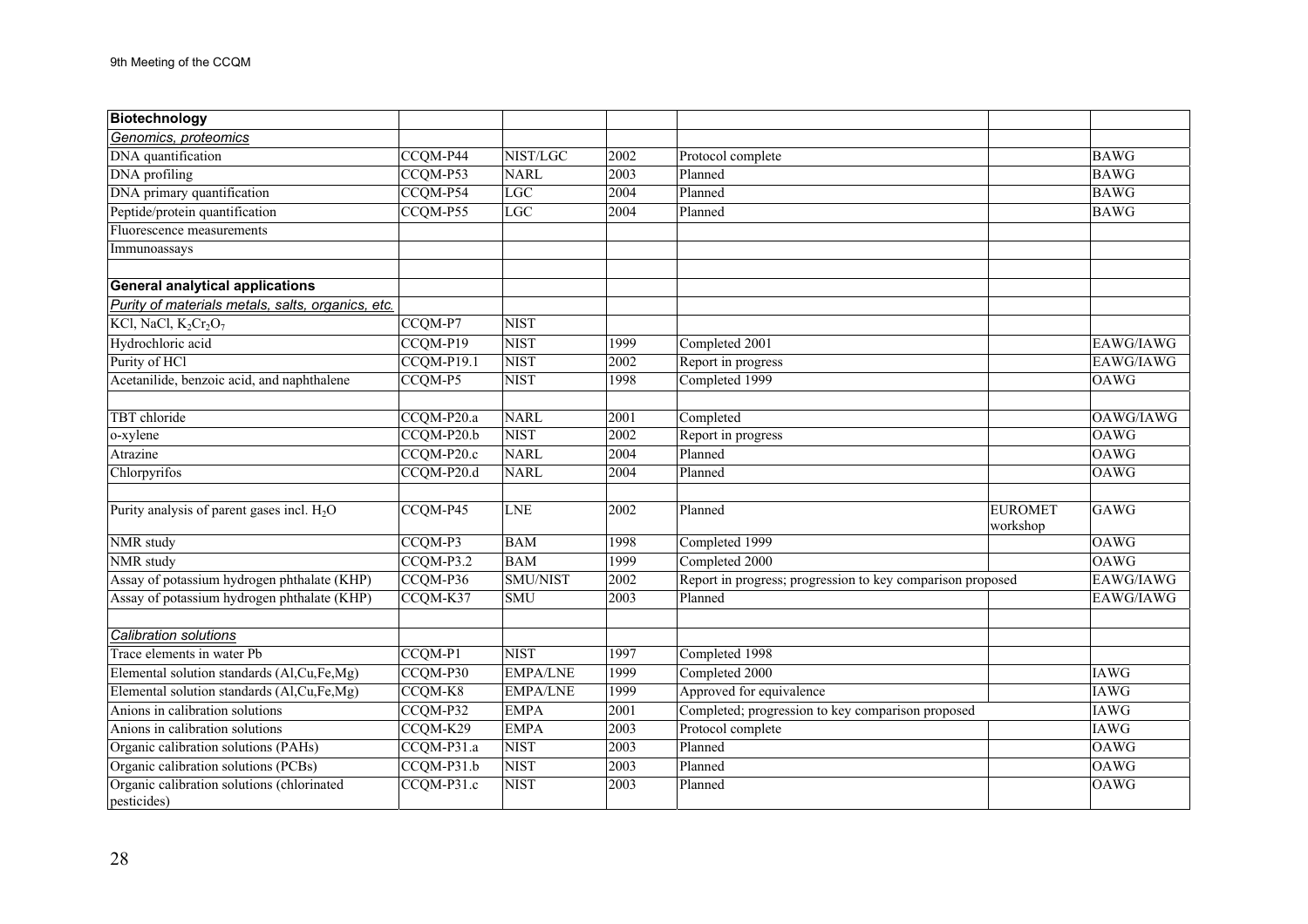| Preparation of inorganic calibration solutions   | CCQM-P46   | <b>NIST</b>       | 2003              | Planned                                                  | <b>IAWG</b> |
|--------------------------------------------------|------------|-------------------|-------------------|----------------------------------------------------------|-------------|
| VOCs in organic solvents                         | CCOM-K37   | <b>KRISS/NIST</b> | 2003              | Planned                                                  | <b>OAWG</b> |
|                                                  |            |                   |                   |                                                          |             |
| pH standards                                     |            |                   |                   |                                                          |             |
| pH 7.0 (phosphate)                               | CCQM-K9    | <b>PTB</b>        | 1999              | Approved for equivalence                                 | EAWG        |
| pH 7.0 (phosphate) PTB-SMU bilateral             | CCQM-K9    | <b>PTB</b>        | 2002              | Approved for equivalence                                 | <b>EAWG</b> |
| comparison                                       | subsequent |                   |                   |                                                          |             |
| pH 4.1 (phthalate)                               | CCQM-K17   | <b>PTB</b>        | 2001              | Approved for equivalence                                 | EAWG        |
| pH 10.1(carbonate)                               | CCQM-K18   | <b>SMU</b>        | $200\overline{3}$ | Protocol complete<br>Run in parallel to EAWG<br>CCQM-P52 |             |
| pH 10.1(carbonate)                               | CCQM-P52   | <b>SMU</b>        | 2003              | Run in parallel to EAWG<br>Protocol complete<br>CCQM-K18 |             |
| pH 9.2 (borate)                                  | CCQM-K19   | <b>PTB</b>        | 2004              | Planned                                                  | <b>EAWG</b> |
| pH 1.7 (tetroxalate)                             | CCQM-K20   |                   |                   | Planned                                                  | EAWG        |
| Fundamental studies of pH standards              | CCQM-P37   | <b>SMU</b>        | 2002              | Completed                                                | <b>EAWG</b> |
|                                                  |            |                   |                   |                                                          |             |
| Electrolytic conductivity                        | CCQM-P22   | <b>DFM</b>        | 2001              | Completed                                                | <b>EAWG</b> |
| Electrolytic conductivity (low level)            | CCQM-P47   | <b>NMi</b>        | 2003              | Planned                                                  | <b>EAWG</b> |
| Electrolytic conductivity (0.5 S/m)              | CCQM-K36.a |                   |                   | Planned                                                  | EAWG        |
| Electrolytic conductivity (0.005 S/m)            | CCQM-K36.b |                   |                   | Planned                                                  | EAWG        |
|                                                  |            |                   |                   |                                                          |             |
| <b>New proposals</b>                             |            |                   |                   |                                                          |             |
| Uranium isotope ratio in synthetic saline matrix | CCQM-P48   | <b>IRMM</b>       | 2003              | Planned                                                  | <b>IAWG</b> |
| Metal in lubricating oil                         |            | <b>LGC</b>        |                   |                                                          |             |
| Precious metals                                  |            | <b>LGC</b>        |                   |                                                          |             |
| Trace metals in plastics                         |            | <b>IRMM</b>       |                   |                                                          |             |
| Metals in vehicle exhaust catalysts              |            | <b>IRMM</b>       |                   |                                                          |             |
| Trace metals in plastics                         |            |                   |                   |                                                          |             |
| Total protein in serum                           |            |                   |                   |                                                          |             |
| Growth hormone(s) in meat                        |            |                   |                   |                                                          |             |
| Cortisol in serum 50-230 ng/g                    |            |                   |                   |                                                          |             |
| Moisture in crude oils                           |            |                   |                   |                                                          |             |
| Moisture in food and commodities                 |            |                   |                   |                                                          |             |
| Food toxins                                      |            |                   |                   |                                                          |             |
| PCDD and PCDF in tissue and in fly ash           |            |                   |                   |                                                          |             |